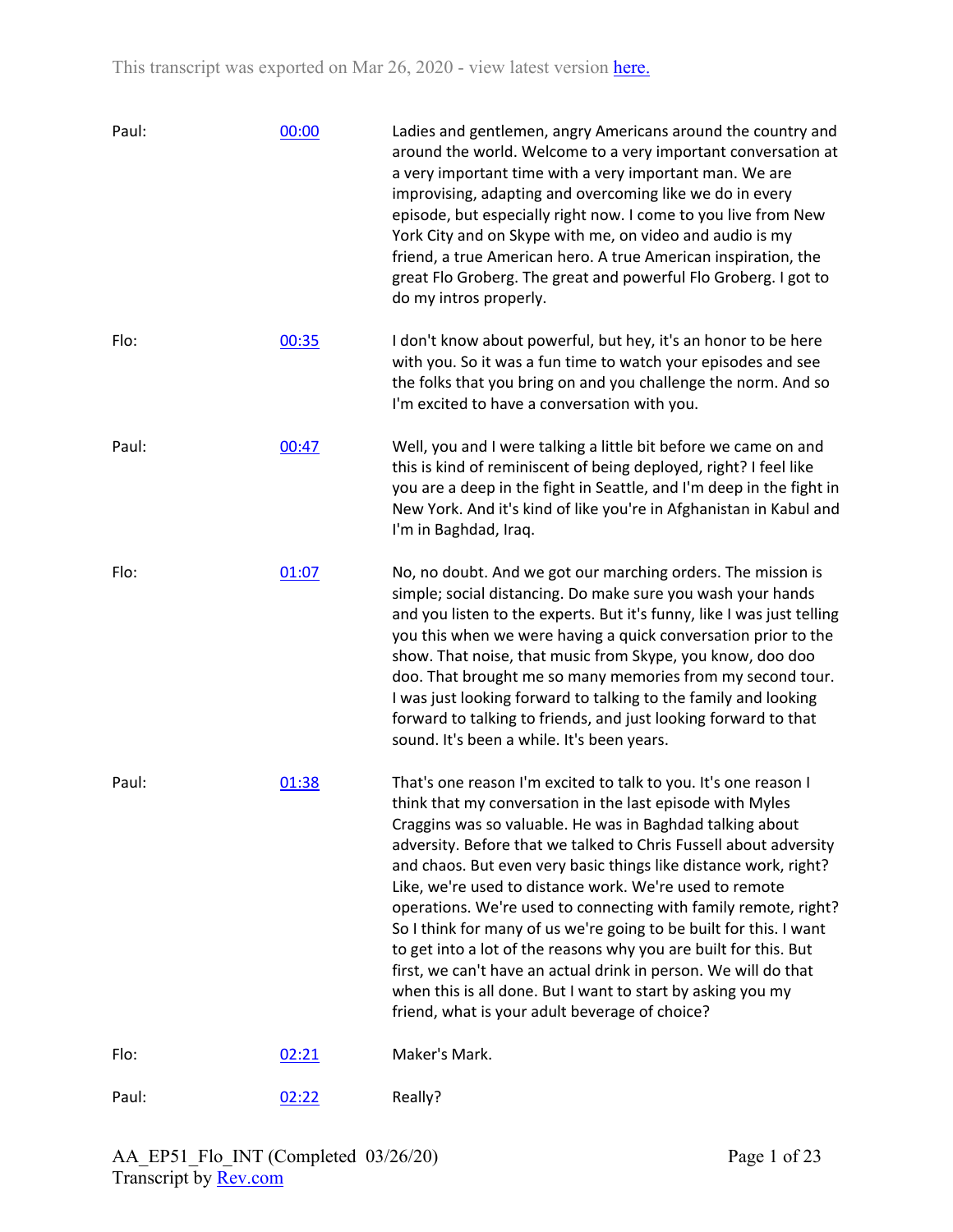| Flo:  | 02:23 | Yeah, love it.                                                                                                                                                                                                                                                                                                                                                                                                                                                                                                                                                                                                                                                  |
|-------|-------|-----------------------------------------------------------------------------------------------------------------------------------------------------------------------------------------------------------------------------------------------------------------------------------------------------------------------------------------------------------------------------------------------------------------------------------------------------------------------------------------------------------------------------------------------------------------------------------------------------------------------------------------------------------------|
| Paul: | 02:25 | Ah, why do you love Maker's Mark?                                                                                                                                                                                                                                                                                                                                                                                                                                                                                                                                                                                                                               |
| Flo:  | 02:27 | I don't know. I just had it about a decade ago, and it used to be<br>Jameson. I felt like let me grow up a little bit. And I went to<br>some good Maker's, and I still have a couple of Jameson's here<br>and there. Can't go wrong with some Jameson, but I just love<br>the taste of it. It's smooth and it just goes down smooth for me.<br>And I love it.                                                                                                                                                                                                                                                                                                   |
| Paul: | 02:46 | I love it. I have Maker's Mark in my bar in the living room. So<br>now-                                                                                                                                                                                                                                                                                                                                                                                                                                                                                                                                                                                         |
| Flo:  | 02:51 | Me too, downstairs.                                                                                                                                                                                                                                                                                                                                                                                                                                                                                                                                                                                                                                             |
| Paul: | 02:52 | I'm going to send it to you, and when this is all through, we'll get<br>back together. Maybe at the Classic Car Club or somewhere in<br>Seattle, and we'll have that drink, man. And I was going to ask<br>you, but for folks that don't know, I'm going to do it. I have an<br>intro prior to this conversation where I explain your background<br>and why you're such a valuable leader. But the first time I met<br>you was kind of surreal because I had read about you, I knew<br>about you. Everybody in the veterans community knew about<br>you and about your story. And I think you had recently gotten<br>the medal. You had been awarded the medal. |
| Paul: | 03:27 | And I was in Washington, I think, for the White House Press<br>Corps Dinner or something. It was good weather. And I was<br>running near the Capitol. I was 25 pounds heavier than I am<br>right now, as fat as hell. And I was running and I saw a couple,<br>very young, fit couple, come riding by on two bikes. And I don't<br>know if I recognized you or if I got in your way, but I looked over<br>and I was like, "Yo, you Flo Groberg?" And it was you and your<br>now wife Carsen riding a bike right near Union Station in DC,<br>right?                                                                                                             |
| Flo:  | 04:04 | Yeah, we were riding one of those  You pay a buck, and you<br>get to ride that bike. And I thought you were yelling at me for<br>not having a helmet on, then I recognized you and that was<br>pretty cool. But it was kind of weird because it's true. It was<br>right after the medal, and prior to the medal, no one ever<br>recognized me or knew who I was. And so this was happening<br>very randomly, on occasion. Someone would be like, "Are you<br>Flo Groberg? I think I saw you on TV, or I saw your ceremony".<br>But this one, I really thought you were yelling at us at first<br>because you're running by. And then you turned around and      |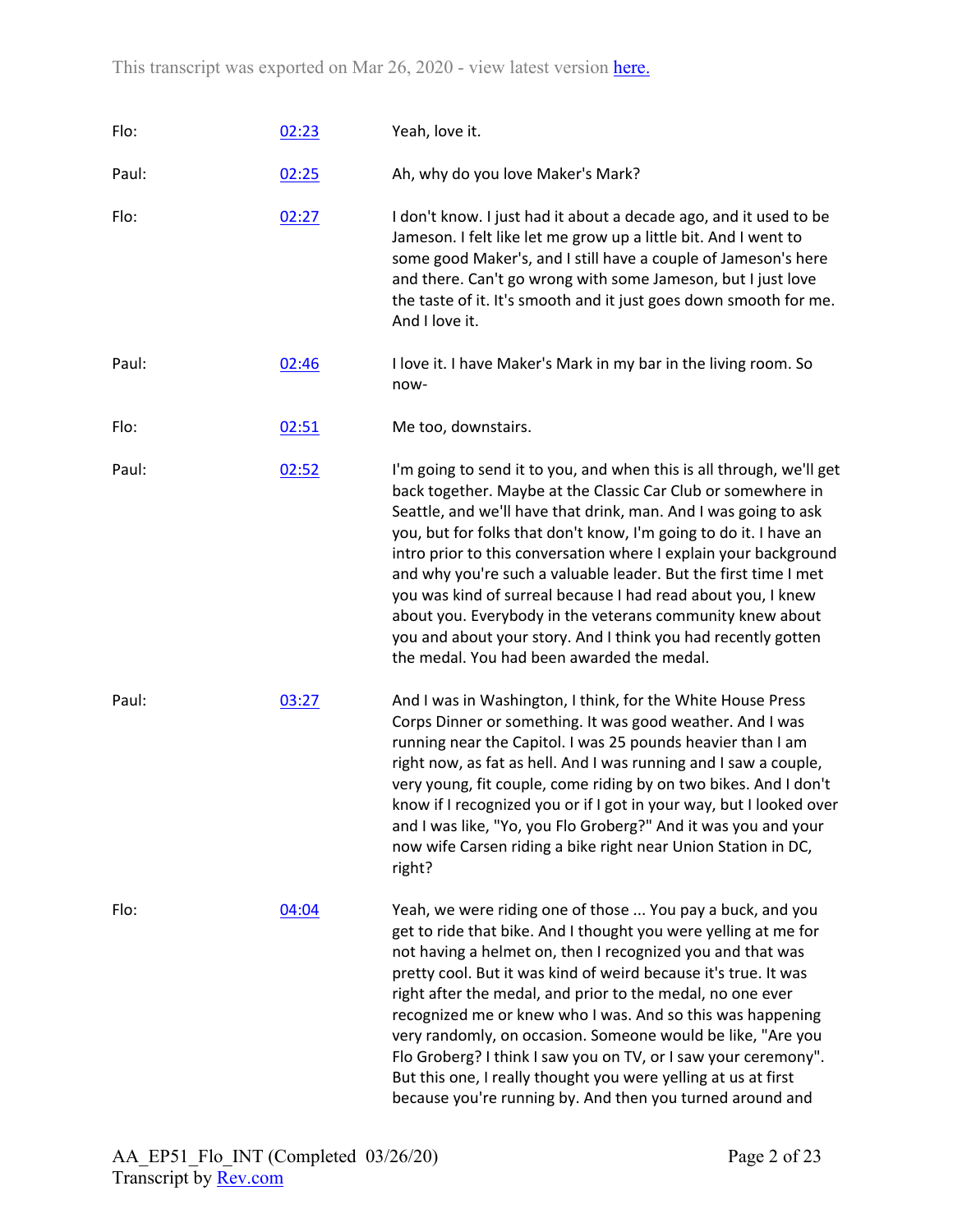|       |       | said something. I was like, "What's going on?" And I was like,<br>"Yeah". He's like, "Hi!" And then I recognized you. I was like, "Oh<br>my gosh". It was pretty cool.                                                                                                                                                                                                                                                                                                                                                                                                                                                                                                                                                                                                                                                                                                                                                                                                                                               |
|-------|-------|----------------------------------------------------------------------------------------------------------------------------------------------------------------------------------------------------------------------------------------------------------------------------------------------------------------------------------------------------------------------------------------------------------------------------------------------------------------------------------------------------------------------------------------------------------------------------------------------------------------------------------------------------------------------------------------------------------------------------------------------------------------------------------------------------------------------------------------------------------------------------------------------------------------------------------------------------------------------------------------------------------------------|
| Paul: | 04:48 | I think that Carsen had a helmet on and you did not, if I<br>remember                                                                                                                                                                                                                                                                                                                                                                                                                                                                                                                                                                                                                                                                                                                                                                                                                                                                                                                                                |
| Flo:  | 04:51 | I think that's what it was.                                                                                                                                                                                                                                                                                                                                                                                                                                                                                                                                                                                                                                                                                                                                                                                                                                                                                                                                                                                          |
| Paul: | 04:53 | And I was like, dude, you just got the Medal of Honor. You<br>survived all kinds of shit, and you're going to get killed by a DC<br>cab because you don't have a helmet on.                                                                                                                                                                                                                                                                                                                                                                                                                                                                                                                                                                                                                                                                                                                                                                                                                                          |
| Flo:  | 05:01 | Sometimes you just got to roll the dice. But yeah, that's<br>probably cool. Safety first.                                                                                                                                                                                                                                                                                                                                                                                                                                                                                                                                                                                                                                                                                                                                                                                                                                                                                                                            |
| Paul: | 05:07 | Because now all the people who were hating on those bike<br>sharing programs in DC and New York, they're not hating on<br>them now. I don't know how it is in Seattle, but here in New<br>York, I've never seen CityBike more popular than it is right now.<br>It's off the charts.                                                                                                                                                                                                                                                                                                                                                                                                                                                                                                                                                                                                                                                                                                                                  |
| Flo:  | 05:20 | Yeah. It's a little more difficult here in Seattle. I mean,<br>everybody's athletic in this area. It's been a ghost town actually<br>since this Covid-19 Coronavirus piece. But it's hilly though It's<br>really, really hilly here in Seattle, so you better be in shape. I've<br>seen people try to go up these massive Hills and you just quit<br>halfway through. It's kind of funny but it's kind of sad, but it's<br>really funny. It's like, yeah, you got to try.                                                                                                                                                                                                                                                                                                                                                                                                                                                                                                                                            |
| Paul: | 05:43 | So set the stage for people because it feels  The president is<br>now saying we're on war footing fighting this Coronavirus<br>enemy. I don't think he's articulated as well as you could or I<br>could or others can. But if we are fighting common enemy, if we<br>are now on war footing, it felt like the first phase was Seattle. It<br>was like the battle of Seattle and now it's moved to the battle of<br>New York, and I'm there, you're there. And the next fight it<br>looks like could be New Orleans or it could be Atlanta. We'll see.<br>We don't even know where it is yet, which is I think somewhat<br>reminiscent of the global war on terror. This never ending war<br>that we've had since 9/11. But on a very basic level Flo, through<br>your eyes, which are so well trained. And I think also you have<br>great empathy, which is part of why you're such a powerful<br>leader. But describe for people what is it like in Seattle right<br>now, and what do you see happening around you? |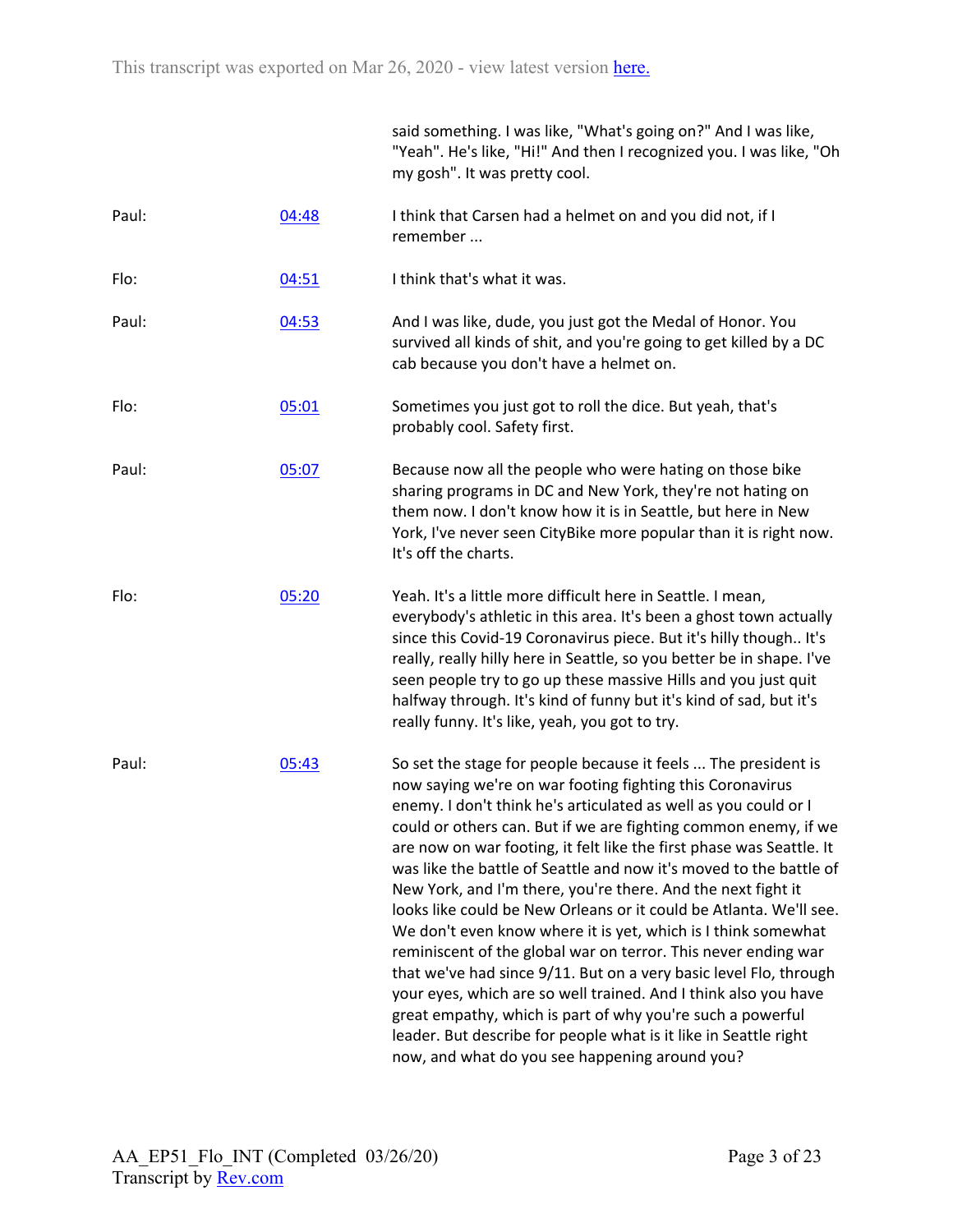| Flo: | 06:39 | Well, you know, Seattle was the sort of the first stage for the<br>Coronavirus to hit the United States. That home for elderly<br>people, and it was just awful how it just came out of nowhere. It<br>was devastating. And I don't know if we were  I know for a<br>fact that we truly weren't ready for it, but the governor's done a<br>heck of a job, communicating every day in different ways. The<br>community has really rallied around each other. We're<br>following, we're trying to follow obviously, the experts and the<br>government's requirements and recommendations and piece.<br>But people are social distancing here. My neighborhood, we had<br>an event three weeks ago, two weeks ago, and we canceled it<br>just in our neighborhood for a meet and greet. Because it's a<br>new community.   |
|------|-------|-------------------------------------------------------------------------------------------------------------------------------------------------------------------------------------------------------------------------------------------------------------------------------------------------------------------------------------------------------------------------------------------------------------------------------------------------------------------------------------------------------------------------------------------------------------------------------------------------------------------------------------------------------------------------------------------------------------------------------------------------------------------------------------------------------------------------|
| Flo: | 07:35 | Folks are going to grocery stores, but they're keeping their<br>distance. It's really interesting. A lot of places are like ghost<br>towns right now. I mean, this is day 19 for me, day 20 right now,<br>I think, quarantined in my home. So it's been a while. But I look<br>at it, my personal view, I look at it as a battle. I do agree with<br>the President of the United States that we are at war with an<br>invisible enemy. And what we all are are; we're infantry. We got<br>our orders, it's called social distancing, hygiene. If you can<br>follow your orders, you're going to be a part of the solution.<br>We've got our special operators, which are our doctors and<br>scientists who are out there trying to find a vaccine for this<br>disease and this virus. So we're going to let them do it. |
| Flo: | 08:25 | But for spec ops to be successful, they need the resources, but<br>they also need us to do our part. Because if we're not doing our<br>part, the enemy's going to win. And this is one of those<br>situations where it's really not complicated. It really is not<br>complicated. You really need to do everything you can to stay in<br>your home. If you're infected, to quarantine yourself. But you<br>can't lose hope either. It sucks. I mean, no one wants to be at<br>home and confined in their household for this long. There's only<br>so many Netflix TV shows people can watch. So many books you<br>can read. I guess there's a lot of books you can read, but you got<br>to find a positive, man.                                                                                                        |
| Flo: | 09:04 | I think here what we've done in my community is; we've really<br>taken this whole social gatherings through the internet, through<br>Zoom, through Skype, through FaceTime, through other apps.<br>There's another app that I've been looking at with my friends<br>which is; you just send a video. It was called Marco Polo. It's<br>been pretty cool. We've had opportunities to reconnect with<br>friends around the country and the world that we haven't<br>talked to in a long time. But we want to do our part. And if we                                                                                                                                                                                                                                                                                       |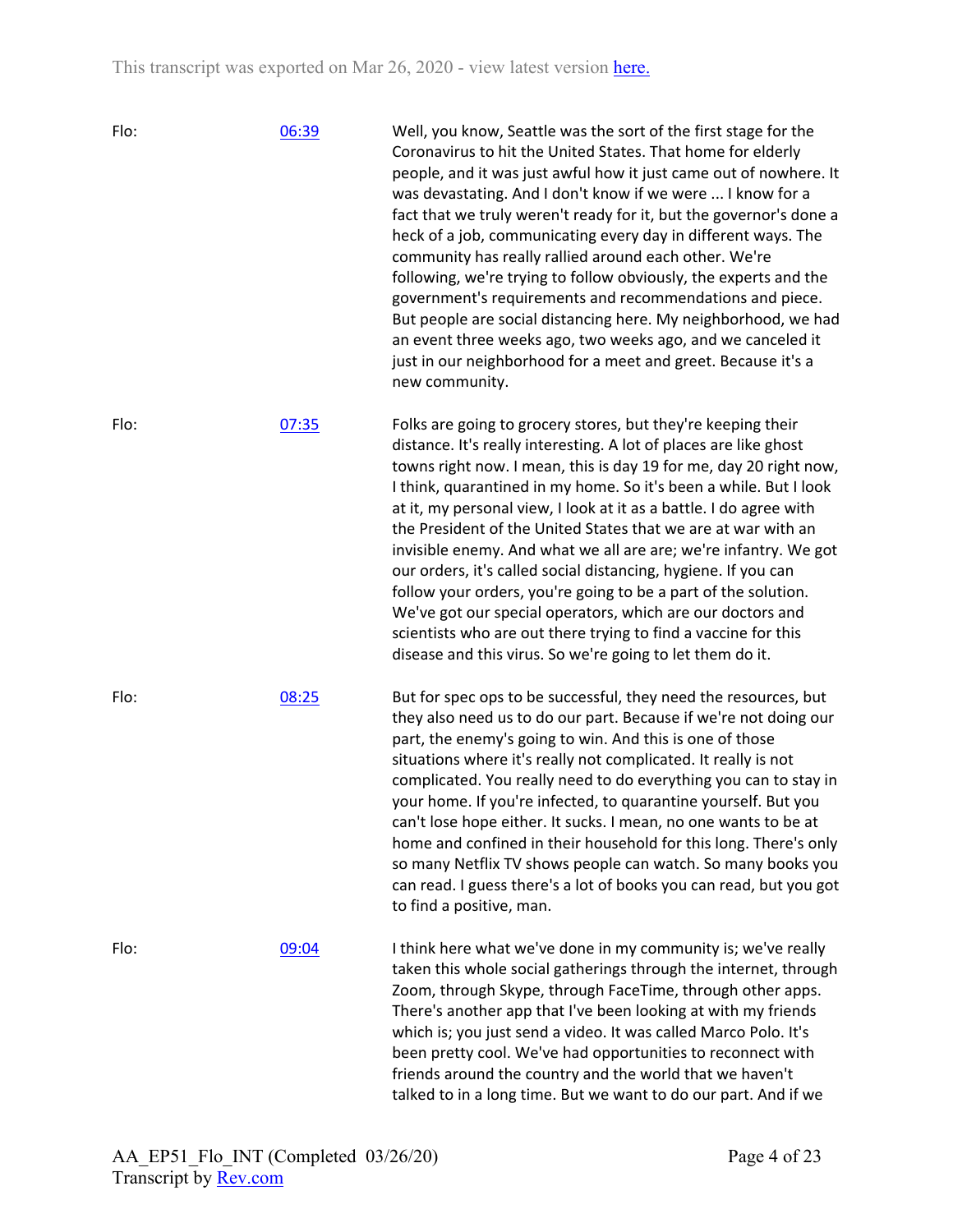|       |       | do our part, if we all sacrifice just a little bit and listen, and do<br>our part, we're going to get through this. I look at the Chinese, I<br>look at South Korea, look at Singapore. Look at all these other<br>places out there that have had some pretty difficult times<br>dealing with this virus like we are currently. And you know<br>there's light at the end of the tunnel.                                                                                                                                                                                                                                                                                                                                                                                                                                                                                                                                   |
|-------|-------|---------------------------------------------------------------------------------------------------------------------------------------------------------------------------------------------------------------------------------------------------------------------------------------------------------------------------------------------------------------------------------------------------------------------------------------------------------------------------------------------------------------------------------------------------------------------------------------------------------------------------------------------------------------------------------------------------------------------------------------------------------------------------------------------------------------------------------------------------------------------------------------------------------------------------|
| Paul: | 09:54 | So there's so many reasons why you are a man of the moment.<br>Someone who can bring people  I talk about the four I's;<br>integrity, information, inspiration and impact. You bring all<br>those things to everything you do, Flo. But I also know that you<br>know what it's like to be down, to have pain, to go through<br>adversity. When you were wounded, you were wounded pretty<br>significantly in combat. And I wanted to see if you could talk to<br>people about how to get through being down, how to get<br>through being depressed. How to get through the moments<br>where maybe you don't have hope. And you've inspired so<br>many people around the country and around the world, but can<br>you talk about that? Talk about moments when you were low<br>and how you got through it, and how that helps shape that<br>worldview you have now about being positive even when things<br>can seem dark? |
| Flo:  | 10:49 | Yeah, absolutely. First of all, it is 100% okay to be down, to be<br>pissed off, to be sad, to feel depressed. Why? Because we're<br>human beings. They're feelings. Being happy, excited, feeling<br>ecstatic, these are feelings. We're human beings. So of course<br>you're going to have these negative feelings. And when you<br>obviously mix that in with the fear out there, that creates an<br>issue where sometimes you can't understand. You truly don't<br>understand the situation. All you know is that, man, this is really<br>bad and I don't even know what's going to happen.                                                                                                                                                                                                                                                                                                                           |
| Flo:  | 11:27 | Can I get infected? Can someone I love get infected? Can I lose<br>my job? What's going to happen to my 401K? All of these<br>things. So many negative thoughts that go and sort of engulf<br>you. And this is something that I went through in my personal<br>life after August eighth, 2012, when I was injured in<br>Afghanistan. Because I was sitting in a hospital and I remember<br>thinking about [Commence Omniture Griffin 00:00:11:48] Major<br>Gray, Major Kennedy and [Reggio del Fata 00:11:51] and how<br>four of these incredible Americans, incredible individuals were<br>gone from this earth. And here I was living.                                                                                                                                                                                                                                                                                  |
| Flo:  | 11:57 | I was in charge of that patrol and somehow a guy detonated at<br>my feet, with his bomb. And I lived and they were 20 to 30 feet<br>away, and they passed away. And so I was super angry at myself                                                                                                                                                                                                                                                                                                                                                                                                                                                                                                                                                                                                                                                                                                                        |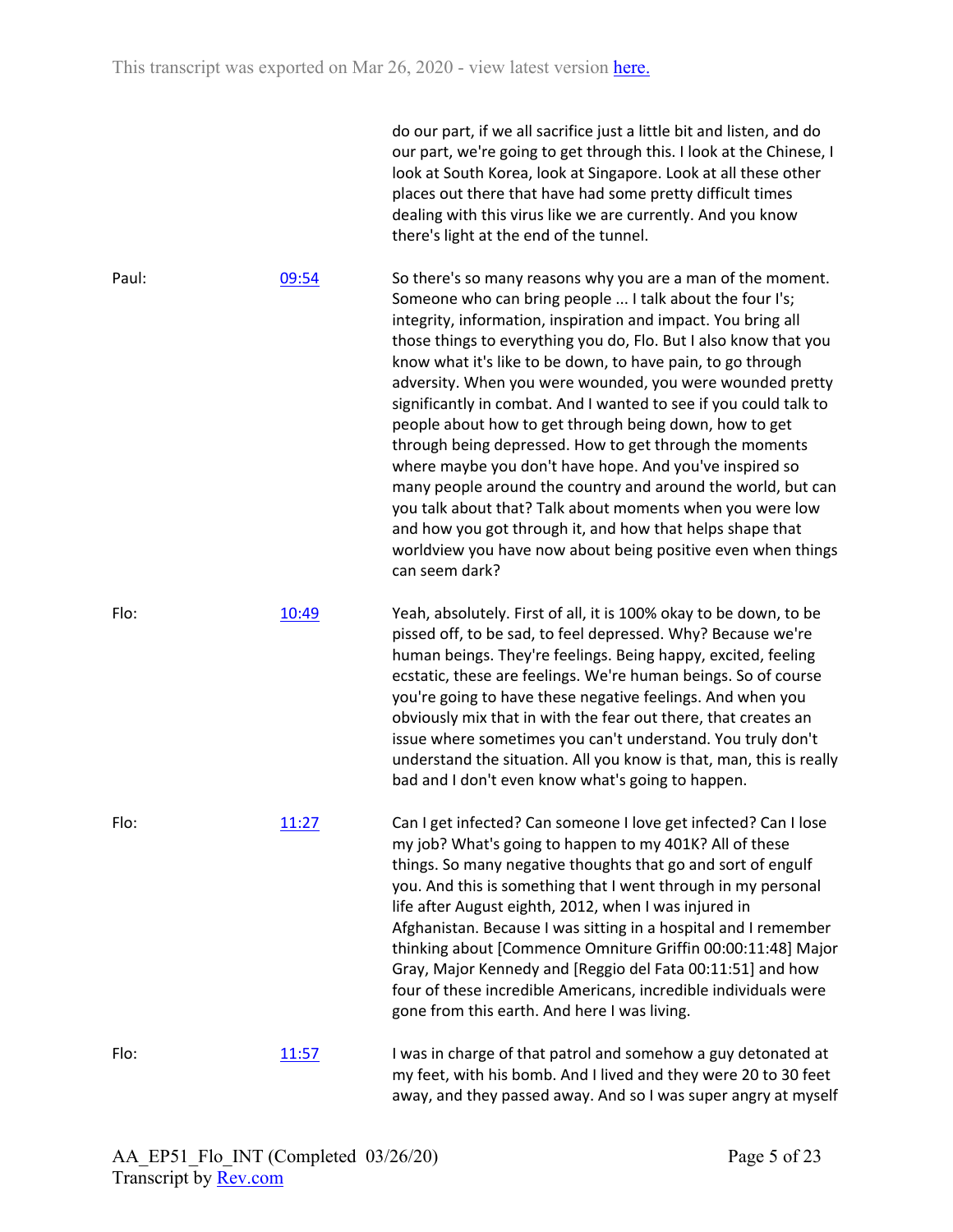|      |              | and to the point of  Mix in the Dilaudid, the Oxxys, the<br>morphine, all that good stuff, ketamine, you're suicidal, right?<br>Because your demons in your head, these negative thoughts,<br>they're winning, right? I've never fought against an enemy that<br>was more powerful than my own brain. And so to get through it<br>though, I needed to find a positive in that negative situation.<br>And that's the first time truly in my life that I learned how to<br>take something that's just devastating, that hurts me, that<br>creates fear and turn it into a positive going forward.                                                                                                                                                                                                                                               |
|------|--------------|-----------------------------------------------------------------------------------------------------------------------------------------------------------------------------------------------------------------------------------------------------------------------------------------------------------------------------------------------------------------------------------------------------------------------------------------------------------------------------------------------------------------------------------------------------------------------------------------------------------------------------------------------------------------------------------------------------------------------------------------------------------------------------------------------------------------------------------------------|
| Flo: | 12:50        | And so in that case, I have four new families, and so I got to<br>spend Christmases, Easters, Thanksgiving with the Griffins and I<br>got to suspend incredible moments with the Kennedys and<br>incredible moments with the Grays. I got to be there with the<br>Reggae's two sons and his wife at his memorial with USAID. And<br>I got to spend time with these beautiful families, and they<br>accepted me. And it gave me this purpose in my mindset. It was,<br>"My gosh, I am still on this earth for a reason. The reason is to<br>earn it and to represent them, to make sure that I live up to<br>their values and that I do something with my life to showcase<br>that there are individuals like them who are willing to sacrifice it<br>all for us to live in the world that we're in. To live in the country<br>that we're in". |
| Flo: | 13:39        | And so I focused on that positive, that I was now a courier and a<br>voice for them, and all those folks who made the ultimate<br>sacrifice. To go forward so that we can improve our<br>environment, we can improve our community. And so that was<br>a positive, and it really got me through some really tough times.<br>And adding in a good support system around me, people to talk<br>to, being open and honest and have a conversation about my<br>feelings. I know it's sad, right? I talk about my feelings. That's<br>what saved my life. I take that today and I look at this Covid-19,<br>and the state that we're all in.                                                                                                                                                                                                       |
| Flo: | <u>14:15</u> | I mean, there's an incredible amount of fear, and I'm the same<br>boat, right? I'm putting things on Facebook like, "Hey, I'm<br>disinfecting all my groceries. Anyone else doing it?" And some<br>folks are like, "Oh, I'm doing that. I'm leaving it outside for 48<br>hours". Some people are like, "You're crazy. Why would you<br>even do this? It doesn't stay, you know?" But because I'm part<br>of the system, and honestly, I want to do the right things. But I<br>wake up in the morning with a positive mindset. Why? Because<br>I focus on the positives. My wife is the most amazing human<br>being in the world, and I am so lucky to have her around me. I'm<br>healthy. I can still put food on the table. And I know that there                                                                                            |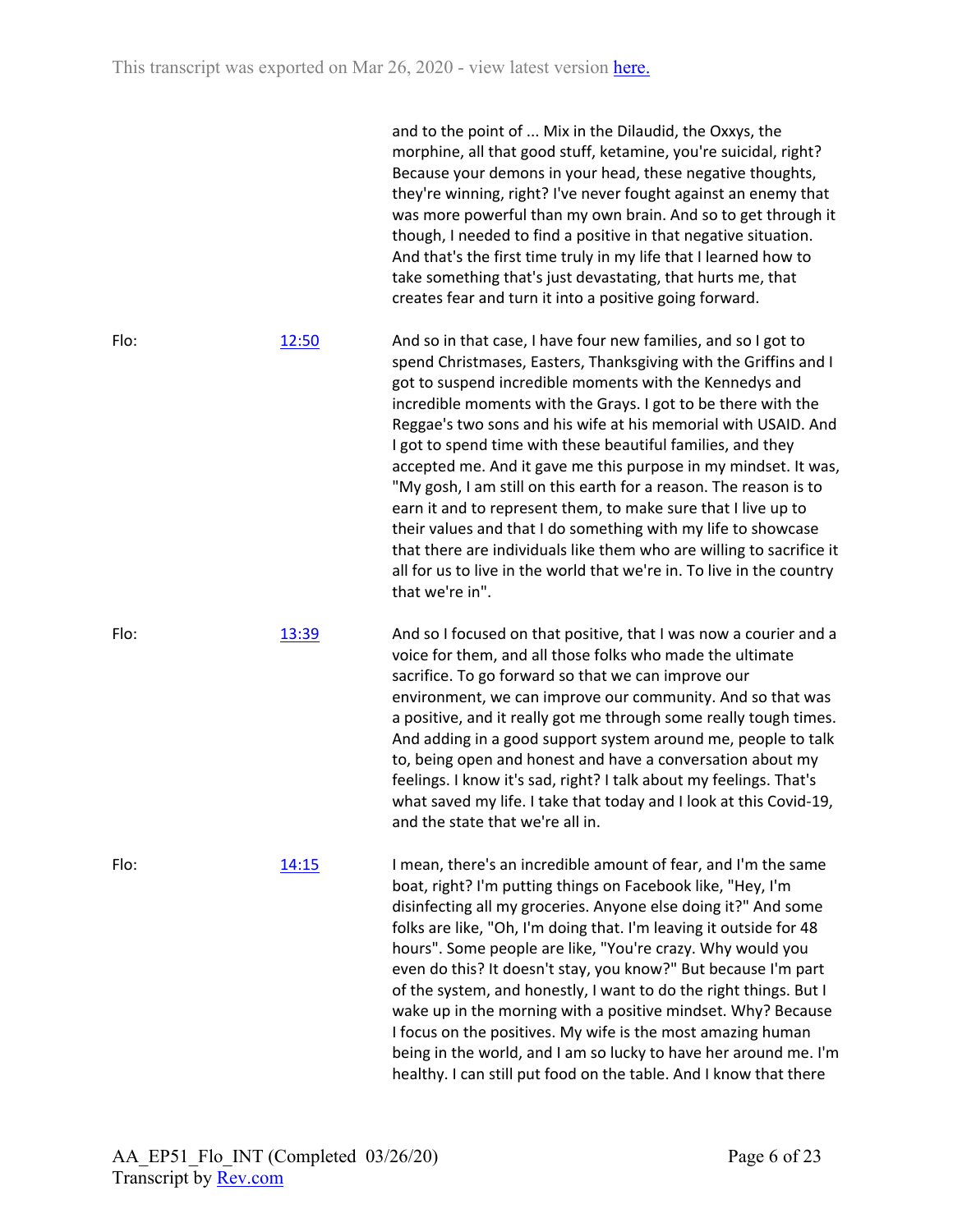are incredible individuals out there who are working day in, day out, night in, night out to find us a cure. Find a vaccine to-

## PART 1 OF 4 ENDS [00:15:04]

| Flo:  | 15:03 | out to find us a cure, right? Find a vaccine to help us guide us<br>through this incredible crisis. So I want to play a part, I want to<br>be a part of the solution. I don't want to be a negative. I don't<br>want to be another obstacle, another hurdle for these folks in<br>our communities to succeed. What I want to do is play my part,<br>and today my part, my number one job, number one job is to<br>stay positive and to go out there and follow the instructions.<br>Social distancing. Do my part. If I can do this, I'm part of the<br>fight. I am part of the solution. And so why worry, right? Why<br>worry? Why am I going to create all these negative thoughts in<br>my own head right now when I know that there is good, there is<br>light at the end of the tunnel and actually me doing my part is<br>going to help all of us get there sooner. So how do I influence<br>those around me? |
|-------|-------|----------------------------------------------------------------------------------------------------------------------------------------------------------------------------------------------------------------------------------------------------------------------------------------------------------------------------------------------------------------------------------------------------------------------------------------------------------------------------------------------------------------------------------------------------------------------------------------------------------------------------------------------------------------------------------------------------------------------------------------------------------------------------------------------------------------------------------------------------------------------------------------------------------------------|
| Flo:  | 15:50 | That's sort of a mindset that I have. And this is a really powerful<br>example today because we're living it, we're living history right<br>now. I mean every day is history, but this is one of those things<br>that is going to talk about for hundreds of years.                                                                                                                                                                                                                                                                                                                                                                                                                                                                                                                                                                                                                                                  |
| Paul: | 16:03 | Yeah. Yeah. I think everything that you do, Flo is so powerful<br>and I think that we who have served overseas since 911, we felt<br>like that was our call. Maybe at least I did right. There was our<br>call to do our part for our generation and now it's an even<br>deeper call and it's a call to serve again. But I also feel like we<br>are better prepared for it because we had that first one, right?                                                                                                                                                                                                                                                                                                                                                                                                                                                                                                     |
| Paul: | 16:29 | Like I didn't think after 911 which Ground Zero is a couple<br>blocks from where I'm talking to you now, I didn't think that I<br>would end up in Iraq. Okay. I was there at Ground Zero, ended<br>up in Iraq and that fight after 911 I thought was a fight of our<br>time. I was angry, I was frustrated and I did not know at that<br>time it would prepare me for now being in the same<br>neighborhood with my family, fighting a totally different,<br>terrifying enemy. Instead of somebody flying planes into the<br>buildings up here, I'm worried about my kid getting sneezed on.                                                                                                                                                                                                                                                                                                                         |
| Paul: | 17:01 | But that moment and that experience prepared me for this one.<br>And you know about heroism, you were recognized by the<br>President with the congressional medal of honor for your<br>heroism. Can you talk about what it takes to be a hero? Because<br>I know that those of you in the medal of honor community, and                                                                                                                                                                                                                                                                                                                                                                                                                                                                                                                                                                                              |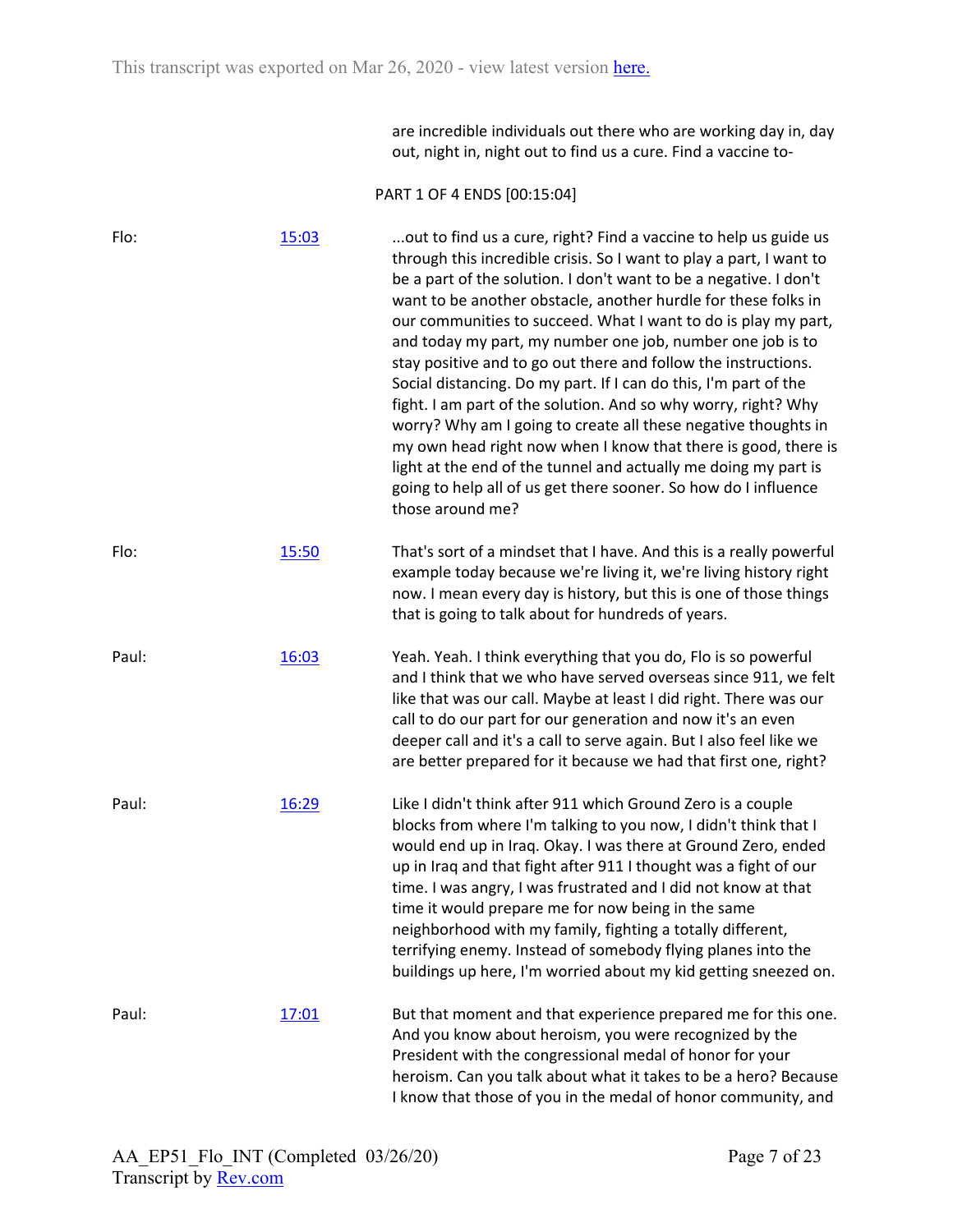|       |       | today it's an honor to talk to you, especially because today's<br>National Medal of Honor day and to be able to record this,<br>we're recording this on Wednesday, it'll drop on Thursday, but<br>I'm talking to you on National Medal of Honor day. And I've<br>been telling people today, look at these folks for inspiration<br>because I've met so many of these guys that have been at the<br>depths of despair, and I think it was either Bud Booker or Bob<br>Kerry that once told me, "Remember that every time you talk to<br>a Medal of Honor recipient and they share their story, they're<br>often sharing the worst time of their life or one of the hardest<br>times of their life. Every time they share that story, it hurts. And<br>it's an act of courage just to share that story."                                                                                                                  |
|-------|-------|-------------------------------------------------------------------------------------------------------------------------------------------------------------------------------------------------------------------------------------------------------------------------------------------------------------------------------------------------------------------------------------------------------------------------------------------------------------------------------------------------------------------------------------------------------------------------------------------------------------------------------------------------------------------------------------------------------------------------------------------------------------------------------------------------------------------------------------------------------------------------------------------------------------------------|
| Paul: | 18:05 | But you've thought about heroism, you've been recognized in<br>the highest platform possible in America for your heroism. But<br>can you talk about in your view, what is a hero and what does it<br>take to be a hero? Because I see heroes now in every form<br>rolling by my window right now in NYPD cars and FDNY<br>ambulances and doctors going to work. But can you break it<br>down for us, Flo? What is your view on heroism and what it<br>takes and what it means?                                                                                                                                                                                                                                                                                                                                                                                                                                          |
| Flo:  | 18:36 | It's such a such an interesting word being a hero, heroism. I<br>think it's something that falls on a decision, on a decision that<br>it's not about you, it's about those around you. It's not about<br>your goals and your end state, it's about what you can influence<br>in your environment and community and the people around<br>you. It's not about I, it's about the team aspect. By that I mean<br>individuals who are willing to go out there in combat military<br>side put their lives on the line and every single day, every single<br>night for their brothers and sisters around them. And they're<br>willing to die to save them and it's something that's they're<br>not thinking about themselves, they're thinking about, "Man, I<br>need to be the best of the best. Make sure he or she is good to<br>go. That it doesn't fall on me, that I don't drop the ball and then<br>people get killed." |
| Flo:  | 19:36 | And I think that happens in every different types of professions.<br>I mean, right now, look at our nurses, right? And doctors. I<br>mean, I know we see a bunch of these pictures and these new<br>stories and people are like, some people are like, "Oh, I've seen<br>it again. Yeah. That's what they're doing. They're nurses." Guess<br>what? Yeah, they're nurses, but this is next level, folks. They're<br>putting their lives and their family's lives potentially on the line<br>to help us. And so all they're asking is for us to follow simple<br>instructions. They're heroes.                                                                                                                                                                                                                                                                                                                           |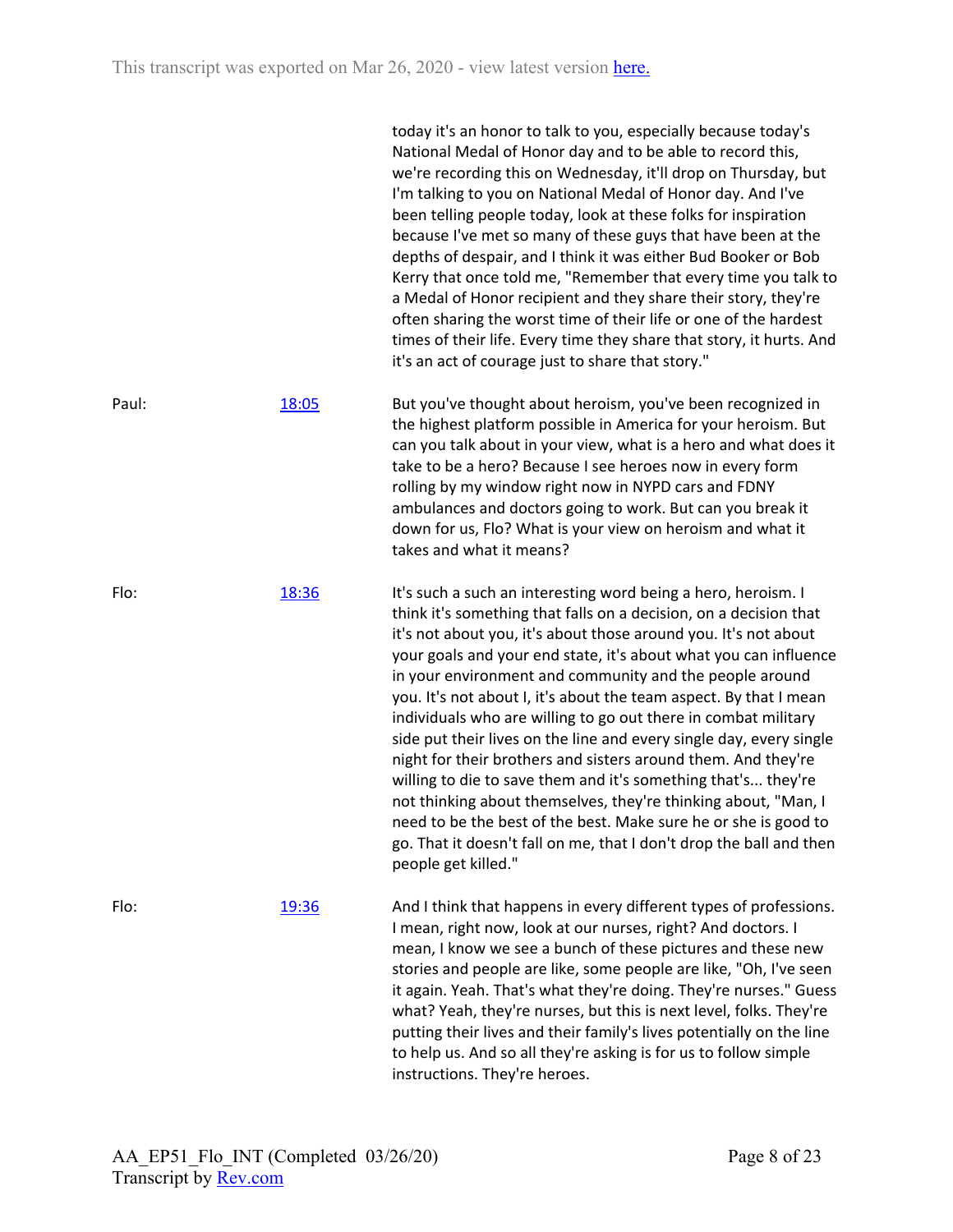| Flo:  | 20:12 | Our policemen, our firefighters, our EMTs, all of our public<br>servants. Even our politicians, who are willing to go out there.<br>Our politicians are a willing to go out there and walk that<br>community and just trying to preach the right words and take<br>away fear and bring in understanding, bring in information,<br>factual, good information that people can utilize in our day to<br>day lives and actually do something positive with instead of<br>bringing this whole fear.                                                                                                                                                                                                                                                                                                                                                                                                                                                                                                                                                    |
|-------|-------|---------------------------------------------------------------------------------------------------------------------------------------------------------------------------------------------------------------------------------------------------------------------------------------------------------------------------------------------------------------------------------------------------------------------------------------------------------------------------------------------------------------------------------------------------------------------------------------------------------------------------------------------------------------------------------------------------------------------------------------------------------------------------------------------------------------------------------------------------------------------------------------------------------------------------------------------------------------------------------------------------------------------------------------------------|
| Flo:  | 20:41 | I can't stand fear. It's just like, because fear I can't stand fear<br>because I don't think people truly understand how to take fear<br>and turn it into a positive. Fear in combat allowed me to be<br>sharp, right? It destroyed complacency because I knew there<br>was an enemy around and I was scared and so all my spidey<br>senses kicked up and I was ready and wired with my training to<br>go do my job. Fear today for this virus will remind me that,<br>"Man, I need to wash my hands. I need to make sure that I take<br>care of myself and I follow instructions." But to a lot of people,<br>fear is, "I need to sell all my stocks because the world is ending<br>and this is going to be terrible. I'm never going to be able to put<br>food on" Or "I'm never going to get a job," or fear is like,<br>"Man, if I opened a door just to walk my dog, the virus is going<br>to fly into my mouth and it's going to go through my lungs and<br>I'm going to die infect the rest of the world," right? It's just<br>likephewww. |
| Flo:  | 21:43 | And lot of times is because folks are reading different news<br>stories. They're reading, not even like from credible new sites,<br>right? And you start quoting things or like, "I'm going take these<br>pills to beat the virus." Come on guys. Let's be smart about this.<br>But it's something that day to day I'm thinking about and I'm<br>just like, "Man, if I can just follow the simple instructions" I<br>lost You got to edit this.                                                                                                                                                                                                                                                                                                                                                                                                                                                                                                                                                                                                   |
| Paul: | 22:15 | No, I think what it is, is you're bringing great passion, Flo. And<br>that's what I love about everything you do is you bring passion<br>and you're a real man. We honored you at IAVA's Heroes Gala.<br>You remind me of this. It was 2017, right? And we honored you<br>in New York and you were looking sharp and you've got the<br>medal and you're so put together and you're this empowerful<br>ambassador, but you were the most real guy I'd ever seen. You<br>talked about your struggles and you were open about your<br>vulnerabilities. And I think that that was so powerful.                                                                                                                                                                                                                                                                                                                                                                                                                                                        |
| Paul: | 22:55 | One of my mentors talked about powerful vulnerability, having<br>the strength to put out to the world what you need. And that I<br>think is what we're seeing in leaders like Governor Cuomo right                                                                                                                                                                                                                                                                                                                                                                                                                                                                                                                                                                                                                                                                                                                                                                                                                                                |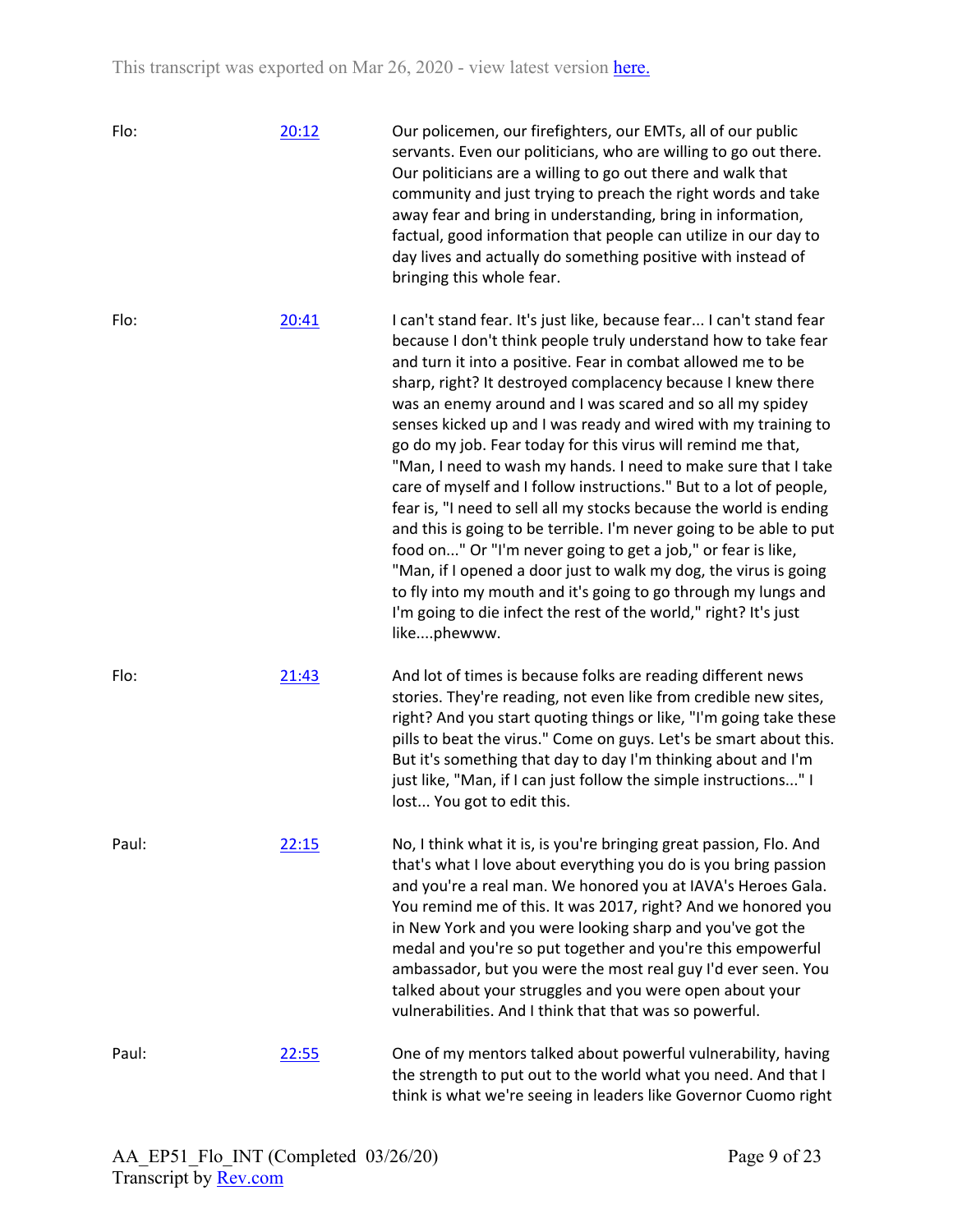|       |       | now. He sat out there and saying, "Look, I don't have enough<br>ventilators. I need ventilators. That's what I need. I need help."<br>And on the flip side, I've been critical of many leaders in<br>government. The secretary of Veterans Affairs right now saying,<br>"We got everything we need, we got everything we need. We<br>don't need any help. Don't worry about it." You know? And I<br>think having that awareness and that recognition that fear is<br>real. But as Myles Caggins, Colonel Myles Caggins said last<br>episode, he said, "It can be a mind killer."                                                                                                                                                                                                                                                                                                                                                                                                                                                                                                           |
|-------|-------|--------------------------------------------------------------------------------------------------------------------------------------------------------------------------------------------------------------------------------------------------------------------------------------------------------------------------------------------------------------------------------------------------------------------------------------------------------------------------------------------------------------------------------------------------------------------------------------------------------------------------------------------------------------------------------------------------------------------------------------------------------------------------------------------------------------------------------------------------------------------------------------------------------------------------------------------------------------------------------------------------------------------------------------------------------------------------------------------|
| Paul: | 23:33 | You've got to take that fear and harness it. It can be a runaway<br>train or it can be a locomotive and you've got to figure out how<br>to harness it and put it into positivity. And you've been doing<br>that your whole life. And especially in these last couple of years<br>where you've been thrust forward into I try to explain it and I<br>don't know from personal experience, but from knowing some<br>guys who have gone through this experience, Sal Giunta and<br>you and Dakota and others, it becomes this Forest Gump life<br>where you're a normal guy. Sal Giunta was working in subway<br>and then a couple of years later he's flipping the coin at a NFL<br>playoff game. Right?                                                                                                                                                                                                                                                                                                                                                                                     |
| Paul: | 24:12 | So, you have confronted a lot of adversity and going through<br>difficult environments. But that started with your immigration<br>story. Your story is so powerful because you not only define<br>what it means to be a hero, but what it means to be an<br>American. And I come from a family of immigrants that shaped<br>my entire worldview and I know it's shaped yours as well. I want<br>to give you a chance, Flo if you would, share your thoughts on<br>what it means to be American and what it means to be<br>American right now. And in your personal journey as much as<br>you're comfortable sharing because you are a man of the<br>moment for many reasons in part because I think what will<br>happen is you are a leader for America, but you're also well-<br>renowned in France, you are now known worldwide and this is a<br>global fight more than anything else we've ever experienced,<br>right? This is truly a global fight and I think the world is going to<br>be looking to you to define what it means to be American, but<br>what it means to be a leader. |
| Paul: | 25:12 | So for you, Flo, what do you think about all that?                                                                                                                                                                                                                                                                                                                                                                                                                                                                                                                                                                                                                                                                                                                                                                                                                                                                                                                                                                                                                                         |
| Flo:  | 25:15 | Well, first of all, on the hero piece to finish it up. I'll tell you one<br>thing, it came back to me what I wanted to say. If you want to<br>be a hero and you'll never be your hero. If that's your goal in the<br>military or anywhere else, it's to get medals, good luck, because<br>you're probably going to get people killed. A hero is an                                                                                                                                                                                                                                                                                                                                                                                                                                                                                                                                                                                                                                                                                                                                         |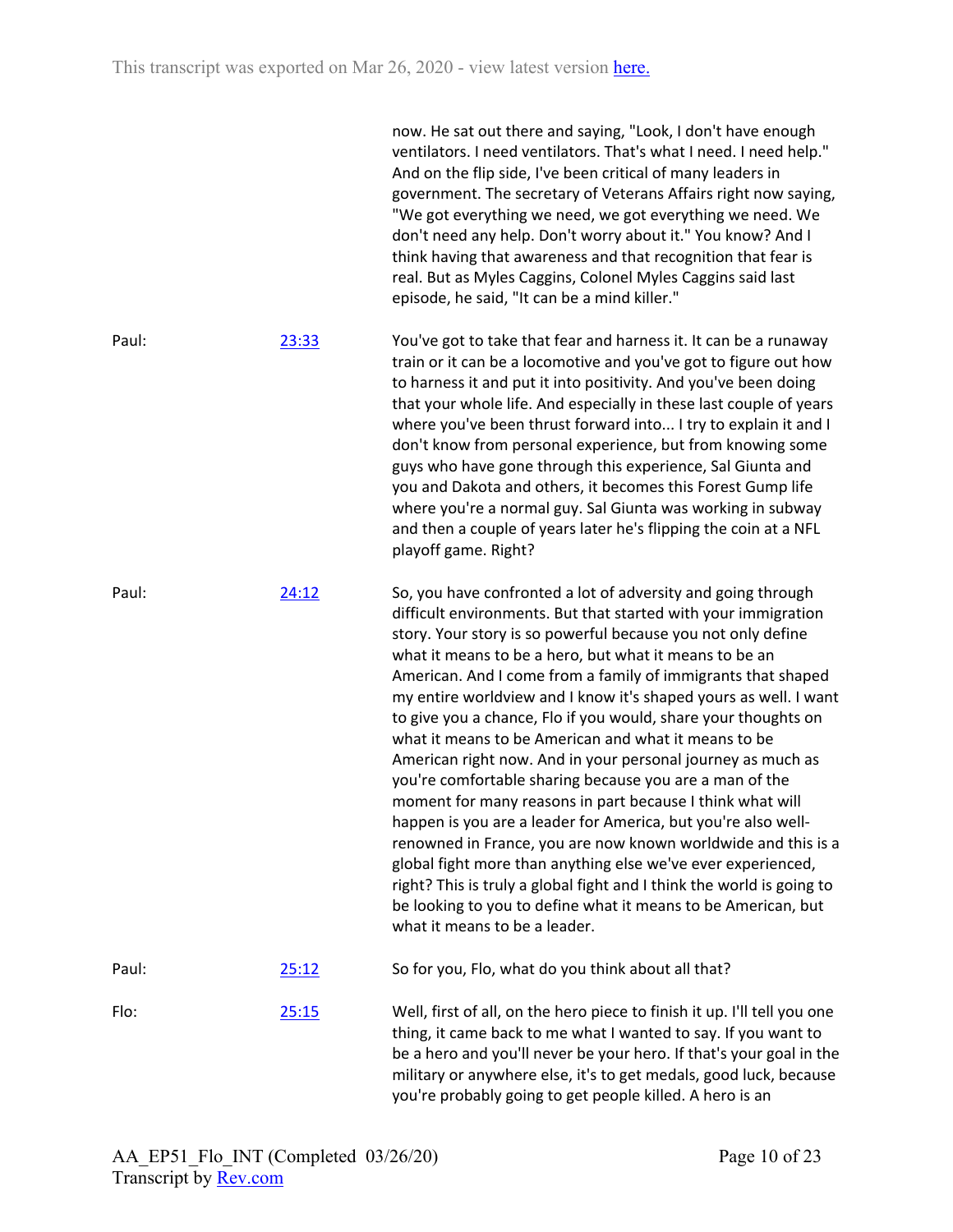individual that is selfless, that is willing to put everything that they love and care about out of the line for others. And then they're willing to commit over and over again for it. And that's why you see a lot of these recipients. It's the worst day of our lives because more than likely if we're here and we're having a conversation with it, someone isn't. And we live with that every day. And so those nurses, those doctors, those police officers, and firefighters, EMT is all those folks out there, they're not doing it for a paycheck. Trust me, not right now. Flo: [26:09](https://www.rev.com/transcript-editor/Edit?token=AEmAKPb2pKlS8Fs12xRhwYL_UkHiR42j1stStY2vgOWGx17MGFEgzvUChoss3gtyPNmPO_IusArPG6uoNmg4BrMRMF4&loadFrom=DocumentDeeplink&ts=1569.88) I mean everyone would get paid, but they're doing it because this is important for all of us, for our safety, for our survival, for people's lives. And they're willing to put their own welfare on the line to take care of us. And that's something that I credibly, credibly, I have a lot of incredible respect for. And we take it for granted. 100% do. We take it for granted because they're out there right now while we're here sheltered and quarantined, they're out there protecting us and giving us an opportunity to get through it. Flo: [26:42](https://www.rev.com/transcript-editor/Edit?token=WgEknNRC02tuaAAqMUCgp3PnCUHjIi8o8qcjZKIyVZDlArXxrNhoaxbljSBIQYw7wDn33vI7FbqfU0mty5iRzEGqU1E&loadFrom=DocumentDeeplink&ts=1602.27) So as well as the scientist and those doctors who are trying to figure out a vaccine and those individuals who are volunteering to be on human trials, my goodness. So that goes into your question, what it means to be American. I don't know personally... I think France is a great country. It's very different to US. I don't know of another country that can rally around each other like the United States of America in a moment of crisis. I always looked at World War II as a great first example to me, personally to me because that is, it goes far enough that I've met, I still have conversation when those World War II individuals and so I can gain an understanding and a true appreciation and a one on one setting of what they went through. You know, we call it the greatest generation. Flo: [27:33](https://www.rev.com/transcript-editor/Edit?token=y5LvSYMOldyo_2m2knEtsGsk6NGnnWMdZdJ77WtXlAw4Vu_ytIegpKnf9jDur6pvnf-3tfqx0sv6QPbLYrMOGo3w9pI&loadFrom=DocumentDeeplink&ts=1653.65) Oh my gosh, what I want you... You have time, Google this stat because I've been saying this for years and I think I'm right? But I think like in 1938 and 1937 as a world power, the United States was about 37 and after Pearl Harbor, you fast forward six months, we are number two. And then fast forward another year, number one on the food chain. And Germany is second. And that's because not because we know we just magically had the greatest military, it's because every single individual in this country took it upon themselves to be a part of the solution. They rallied around each other, men and women went out there. If they couldn't deploy and they couldn't put the uniform and go fight, they worked in the factories, right?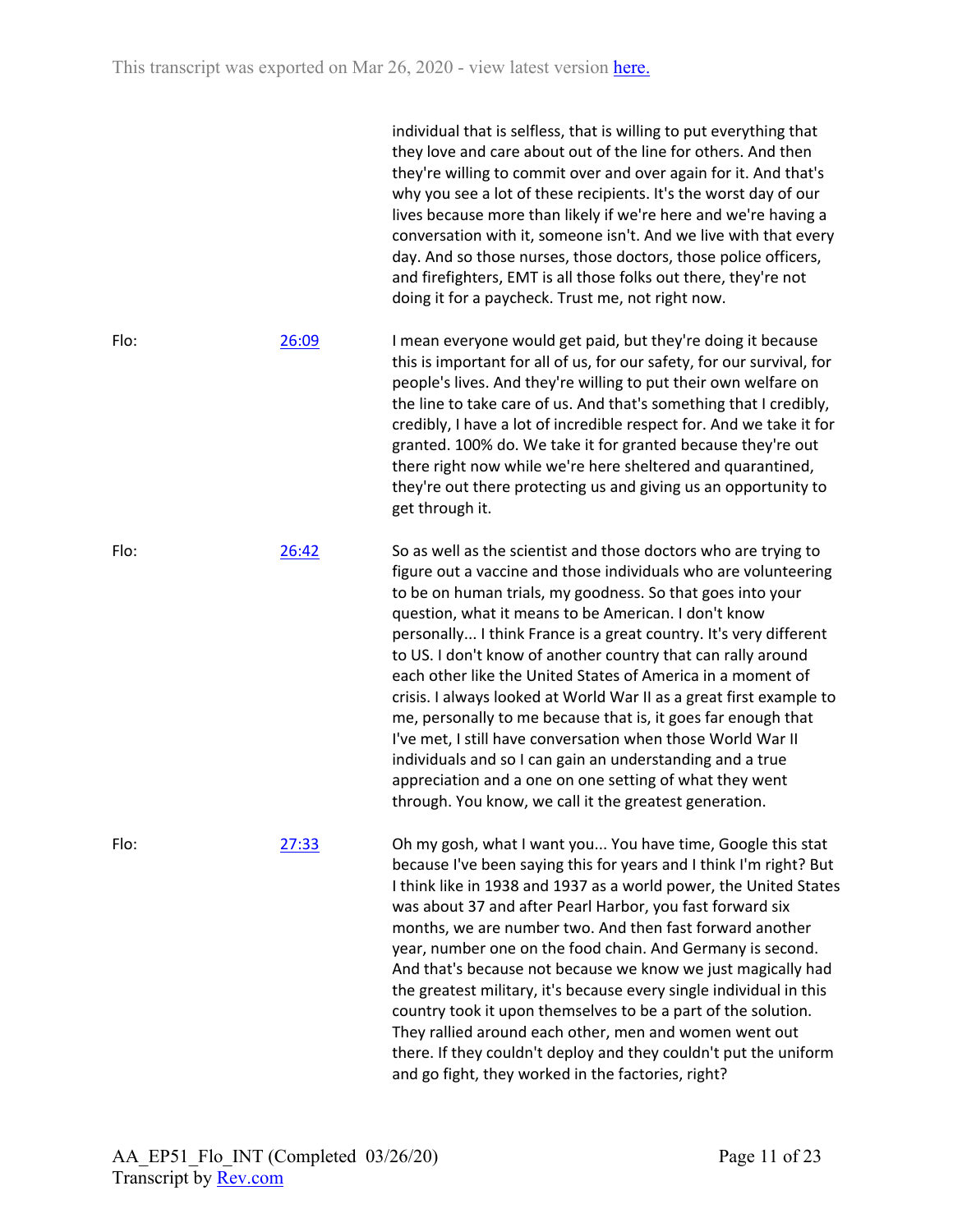| Flo: | 28:16 | Everything was about one set, one mission, one goal, which is to<br>eliminate this world threat and come out stronger together.<br>And that changed the entire course of our history, right? We<br>being world leaders. People started looking at us and saying,<br>"Okay, United States is leading the way," and that's because of<br>our character, our ethos and our people. So, it's been hard, hard<br>for the last, I would say decade, but really the last four years I've<br>seen us being so divided, so angry at each other. So unwilling to<br>have a conversation, so unwilling to listen to each other. And<br>now this invisible, deadly virus is bringing us together. It's<br>unbelievable.                                                                                                                                                                                                                                                                                    |
|------|-------|------------------------------------------------------------------------------------------------------------------------------------------------------------------------------------------------------------------------------------------------------------------------------------------------------------------------------------------------------------------------------------------------------------------------------------------------------------------------------------------------------------------------------------------------------------------------------------------------------------------------------------------------------------------------------------------------------------------------------------------------------------------------------------------------------------------------------------------------------------------------------------------------------------------------------------------------------------------------------------------------|
| Flo: | 29:02 | I mean, people were arguing about this stimulus package and<br>you know, Republicans, Democrats, little bit of blaming of each<br>other, but guess what? I don't think people understand. You<br>don't just wake up and come up with a 2 trillion stimulus<br>package like that. How fast it got it done together is<br>unbelievable to me. And that's something that I take a positive<br>right here that they actually said, "You know what? Let's put our<br>differences aside. I still don't like you very much right now and I<br>don't really like this, but I'm willing to compromise a little bit<br>because this is about survival. This is about our country," and<br>this is why I love this country. This is what it means to be an<br>American is that you're a patriot. And when shit goes wrong,<br>went sideways, man, you're going to stand up and you're going<br>to sacrifice and you're going to be a part of solution and then<br>you're going to start working together. |
| Flo: | 29:53 | This country gave me an opportunity to call myself an American.<br>It gave me the opportunity to build a home, build a family, and<br>to speak my mind, to enjoy-                                                                                                                                                                                                                                                                                                                                                                                                                                                                                                                                                                                                                                                                                                                                                                                                                              |
|      |       | PART 2 OF 4 ENDS [00:30:04]                                                                                                                                                                                                                                                                                                                                                                                                                                                                                                                                                                                                                                                                                                                                                                                                                                                                                                                                                                    |
| Flo: | 30:03 | And to speak my mind, to enjoy life with all the freedoms.<br>And the only way I could repay is when he went to war I had to<br>be a part of that team. I had to be a part of the solution to earn<br>the right to call myself an American as to go fight for this<br>country. But to all of our difficulties, to all of our differences, to<br>all of our annoyances, there is still no other country in the world<br>that is willing to truly, truly good at love to that next step in<br>terms of being free. This is facts, you know it. Go down Iraq, go<br>to the middle East, go to parts of Africa, go to Europe, right?<br>You don't have it. And we take this for granted.                                                                                                                                                                                                                                                                                                           |
| Flo: | 30:42 | So to me, being an American is one of the greatest honor. I'm<br>humbled by it every single day and I can't say it enough. But it's                                                                                                                                                                                                                                                                                                                                                                                                                                                                                                                                                                                                                                                                                                                                                                                                                                                            |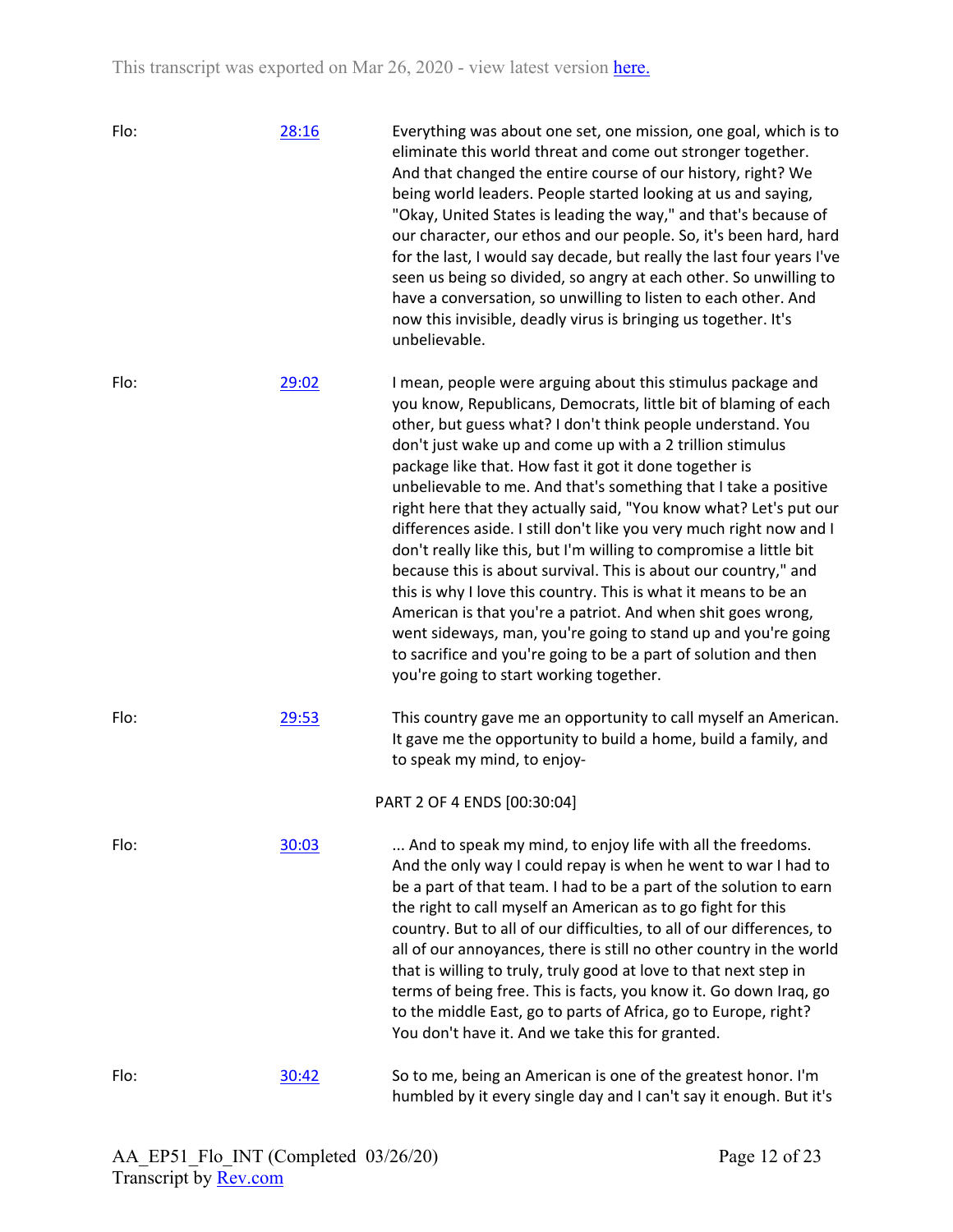|       |       | really an opportunity to show the world and as an American of<br>what is right. And even though we're not perfect, and even<br>though we have a lot to learn, when all hell breaks loose, like<br>right now, we stand up and rally around each other. It doesn't<br>matter who is the actual top leader, right? People rally. Look at<br>what's happening in New York, look what is happening in<br>Washington state. Look what happened in California.                                                                                                                                                                                                                                                                                                                                                                                        |
|-------|-------|------------------------------------------------------------------------------------------------------------------------------------------------------------------------------------------------------------------------------------------------------------------------------------------------------------------------------------------------------------------------------------------------------------------------------------------------------------------------------------------------------------------------------------------------------------------------------------------------------------------------------------------------------------------------------------------------------------------------------------------------------------------------------------------------------------------------------------------------|
| Flo:  | 31:17 | People are like saying, "Hey, we're going to make these tough<br>decisions. It's going to suck. You're not going to like it, but this is<br>what we need to do, and together we're going to get through<br>it." That's why I go to bed like a baby at night because no matter<br>what, I still believe in the folks who lead this country and also all<br>facets, whether it's local or to federal and state, but I just<br>believe in people and I believe and I believe in the hardness<br>country and this is why I'm super positive about it. This is why<br>I'm looking forward to us getting through this, but I'm really,<br>really looking forward to us learning something from it. And<br>maybe this huge negative is going to allow us to be a little bit<br>closer to each other in a moment where we've been very<br>divided.     |
| Paul: | 32:05 | I think that's right man. And people live and rally to leaders.<br>They're going to look to leaders for inspiration, for experience,<br>for integrity. And you bring all those things, but you also bring<br>passion. And I'm a passionate guy. Some folks say I'm too<br>passionate. You are a passionate guy, and I love it because I<br>think it's an honesty and it's a realness about you that especially<br>in the military community where folks are so buttoned up<br>sometimes when they get out they have a hard time fully<br>expressing their emotions. But you're a guy that does bring<br>inspiration. You do bring motivation, but you also, rightfully are<br>outraged by things that you see that you feel are wrong. So I<br>want to ask you Flo the question I ask of all our guests, Flo<br>Groberg, what makes you angry? |
| Flo:  | 32:51 | I think individuals and whether it's the news, whether is people,<br>whether it's People who are so pessimistic and maybe they're<br>living in a world of misery in their own head and I'm there to<br>support, right? I will have a conversation with you, but there are<br>folks who go out there and they just want to bring you down.<br>They're going to create this fear, this sense of no hope. I can't<br>live life like that. I've been in situations where the situation is<br>dire, right? You've got enemies, they got the high ground and<br>they're out there to kill you. And if you just give up, if you tell<br>yourself, "Well, this sucks and I hate the world and why me?"<br>Instead of, "Hey, you got this, you got that? Okay, follow me or                                                                             |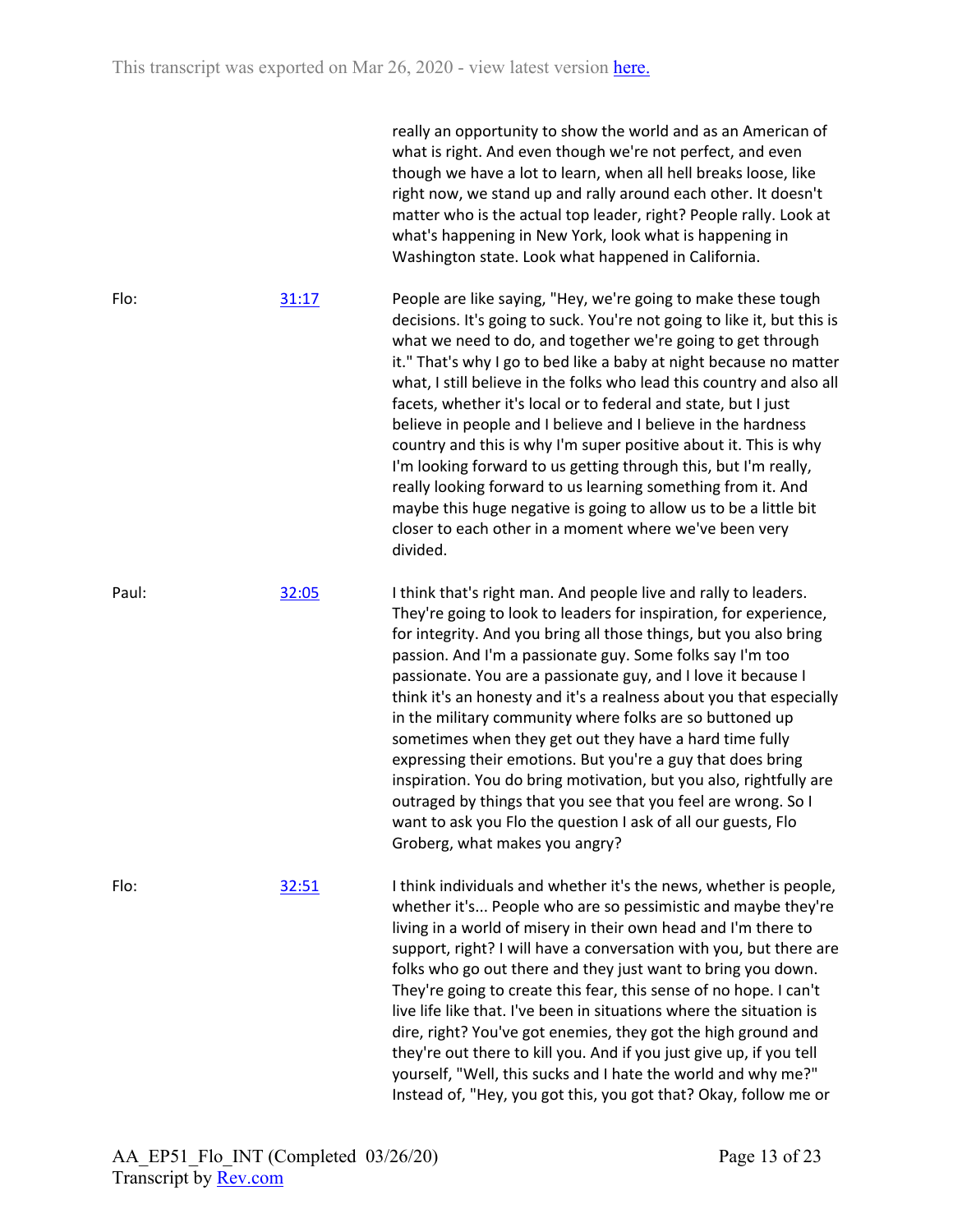|       |       | single organism, believe in each other having hope. And this is<br>how you defeat the enemy.                                                                                                                                                                                                                                                                                                                                                                                                                                                                                                                                                                                                                                                                                                                                                                                             |
|-------|-------|------------------------------------------------------------------------------------------------------------------------------------------------------------------------------------------------------------------------------------------------------------------------------------------------------------------------------------------------------------------------------------------------------------------------------------------------------------------------------------------------------------------------------------------------------------------------------------------------------------------------------------------------------------------------------------------------------------------------------------------------------------------------------------------------------------------------------------------------------------------------------------------|
| Flo:  | 33:55 | I can't stand people who are incredibly negative and all they<br>want to do is create this immense amount of fear in others, to<br>create anxiety around them. A lot of times it's to hide their own<br>insecurities, to hide their own fears, and to want to have other<br>people feel the same way as they do or bring in a same mindset<br>and created this this creates this unrealistic reality around<br>them. But what it really creates it's another virus, it's another<br>virus. It's this negativity of a virus that's so negative that it just<br>engulfs your mind and it takes you into this stage of hope to<br>doom and despair and folks make wrong decisions because of it.<br>That's what makes me angry.                                                                                                                                                             |
| Paul: | 34:42 | I appreciate.                                                                                                                                                                                                                                                                                                                                                                                                                                                                                                                                                                                                                                                                                                                                                                                                                                                                            |
| Flo:  | 34:42 | It's just people that have no hope.                                                                                                                                                                                                                                                                                                                                                                                                                                                                                                                                                                                                                                                                                                                                                                                                                                                      |
| Paul: | 34:44 | That's powerful man. That's powerful. So you burst onto the<br>scene because of this moment in Afghanistan that has shaped<br>your life profoundly. I would love to hear your thoughts on<br>whether it's defined your life, because some folks it has, and I<br>think you've been a great example of someone who continues<br>to redefine himself and continues to find new ways to be<br>impactful in new ways to serve. Some recipients understandably<br>go up in the mountains and build a shed and don't ever come<br>out and then others are out there doing all kinds of stuff, right?<br>Everybody takes their own path. But you've told the story<br>countless times. The story has been told countless times. What<br>do you want people to know? Especially people who maybe<br>have never heard you before. What do you want them to know<br>about that day in Afghanistan? |
| Flo:  | 35:40 | I just want them to know about Command Sergeant Major<br>Griffin, Major Gray, Major Kennedy and Ragaei Abdelfattah. I<br>want them to know that four incredible Americans died that day<br>for us. They died for me. They died for my team. They made the<br>immediate ultimate sacrifice. They all like kids. Gray's got three<br>beautiful kids. Kennedy had twins that were a year old, right?<br>Griffin and Kylie and Dane. Ragaei had 14 year old boy and a 16<br>year old son. They're all were leaders in their communities,<br>incredibly well respected in our profession. I would have given<br>my life for every single one of them over and over again and<br>didn't come home. And their families have to live with the<br>consequences of that day for the rest of their lives. When we                                                                                   |

lead the way. Let's go, let's do this together as a unit," as a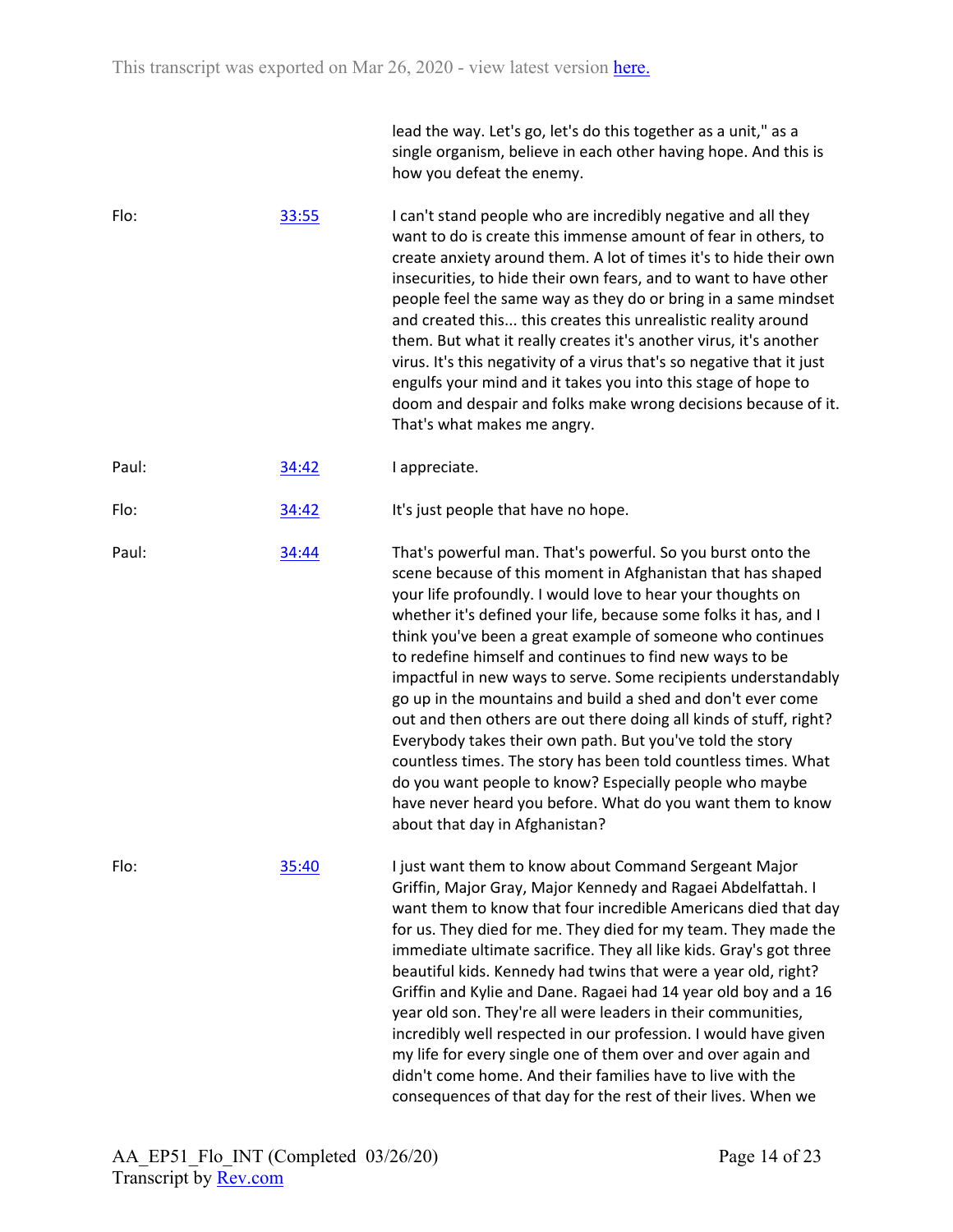celebrate Easter, we celebrate Christmas, we celebrate Thanksgiving, things like that.

Flo: [36:33](https://www.rev.com/transcript-editor/Edit?token=HPOzaJAR7pTKbINHhYPx4VpEy2axG-LxrzI9NuDJuVK-fRpEp9VclMdFQzphAVt_YElm65m672oDOQgxon7koFh62N8&loadFrom=DocumentDeeplink&ts=2193.4) They're missing a key person in their family. It's something that I want... When I talk about August 8, I want people to read to remember that there are individuals across our country but that travel world and fight against the evil for us. Whether or not you believe in it, whether you're pro military, against the military, pacifist, whatever it is, guess what? The world is evil. It's just the way it works. But why I love it is because we have incredible people who are beautiful souls who are willing to make the ultimate sacrifice for us so that we can be happy. And be provided with an awesome environment to live in. So that day, to me, it's all about them. It's about them, it's about their families. I am a medal of honor recipient, but I'm a carrier or the medal, right? Flo: [37:23](https://www.rev.com/transcript-editor/Edit?token=_D34kLzpiHpzlyxqeU_OpbO5-mqtwOorcgCPqcmt8gKMoQ05KX2PTYAYhRM1X1jwnBvFrhd-_P28oVtjMVndjEAkQxI&loadFrom=DocumentDeeplink&ts=2243.71) Nothing that I've ever done in my life, in the military makes me a hero. What it does is it makes me a part of the solution and part of the team. I've been recognized so that may see a currier, hell, Mahoney, Ballorama, CCorp, Ochart, Brenk. These were my guys on that team. They all played an incredible part of our day for the success of that day to save the other 24 lives. So it's not just like as if like I came out of the nowhere and I was just incredible mythical creature that saved people. No, I lost four. Right? They did their part. To me, that's the biggest piece, and it's something that has defined me, but it's not made me the person I am today. Every day I use the platform of the medal of honor to hopefully preach a good message to do some good to help, but I don't wear the metal to gain recognition or financial gains, all that good stuff. Flo: [38:28](https://www.rev.com/transcript-editor/Edit?token=x4ULogw3qTiZ3Q5sHR-rLpxGEGguF3YEZPc975l9N_o8cIKDZ3p3K6vThPOrYjnRuJaTIBu5THBIb9P974FGmvkQ2cc&loadFrom=DocumentDeeplink&ts=2308.5) I have incredible amount of respect for it, and my entire purpose though is to earn it. Just like I want to earn a right to be an American, I want to earn the right to still be in a service for my brothers who didn't come home and I want to make sure I'm a good representation on the medal in the military and our country. The only way I can do it is by wanting, being a good husband, being a good citizen, a good worker and everyday challenging myself as we know. Whether it's at Boeing, or whether it's the nonprofits that I'm a part of, whether it's organizations and groups that I support. It's by being a good person and challenging myself. Flo: [39:05](https://www.rev.com/transcript-editor/Edit?token=03fZR9vm7I3VM8FOd5IT1AyVAfvbIS2nYZ99DWGG-nS7CcDEOb1CvR-Nx1Zy_JlsOPDeBOItPFbiTf9ONyvzOxkFPsI&loadFrom=DocumentDeeplink&ts=2345.33) Last thing, yeah I work- I'm 36 years old and I worked for a company and I will do that until I retire. Because that hasn't changed who I am and I have so much to learn, so much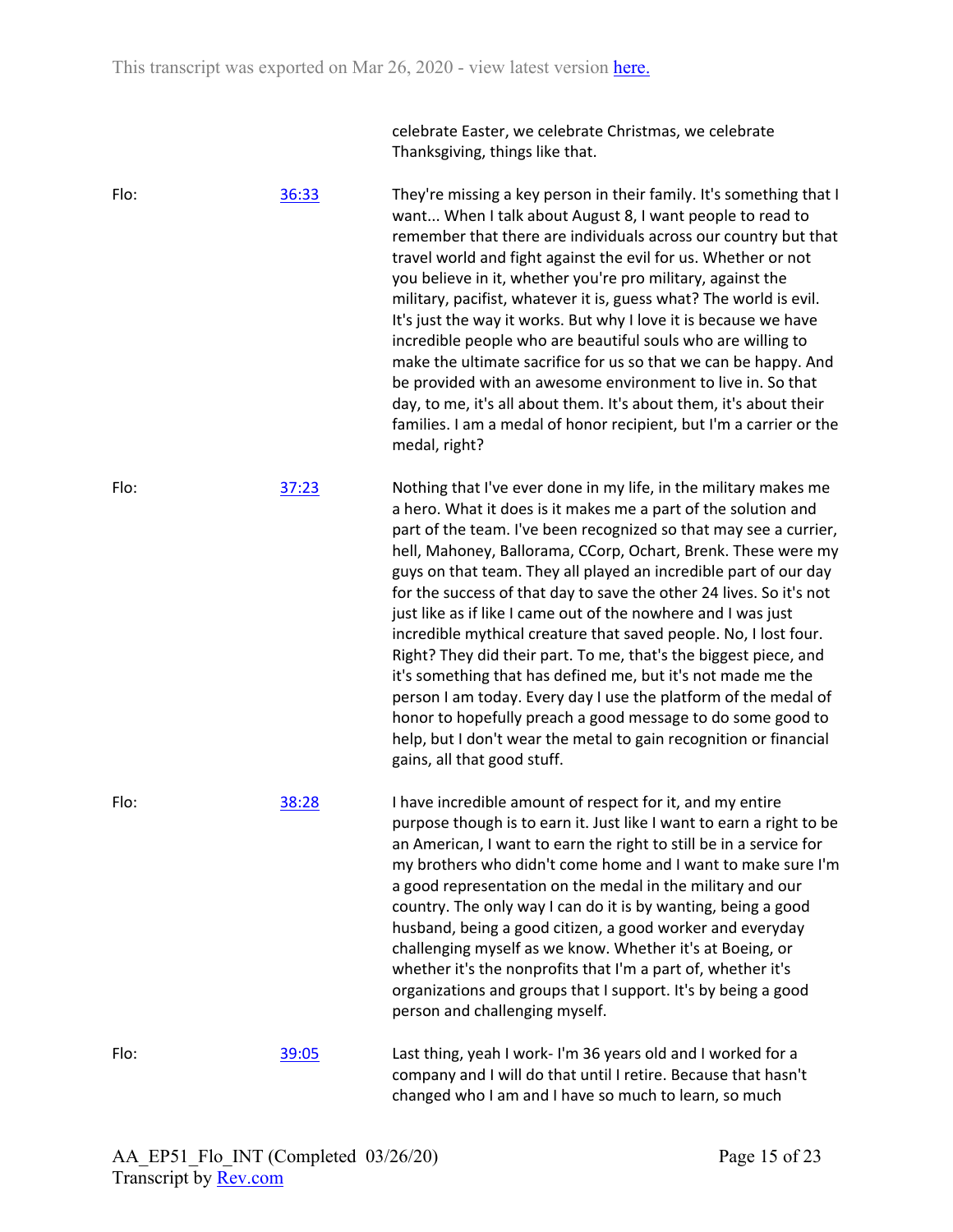growing to do and so many more experiences to go through and so many people to learn from. So I'm excited about that piece.

| Paul: | 39:27 | I'm excited to watch you man. You are kind of a next<br>generation, not just a hero of Valor, but kind of a superhero, for<br>anyone who is an immigrant, anyone who is an athlete, anyone<br>who is a soldier or anyone who is a husband, I think you are an<br>inspiration to so many people. But like every superhero, there's<br>an origin story. So when you were growing up, Flo Groberg,<br>what was your first car?                     |
|-------|-------|-------------------------------------------------------------------------------------------------------------------------------------------------------------------------------------------------------------------------------------------------------------------------------------------------------------------------------------------------------------------------------------------------------------------------------------------------|
| Flo:  | 39:56 | Oldsmobile 88, Oldsmobile AKA nicknamed 'the boat.' And it<br>was a tank man. You could drive into a wall, wall will break but<br>nothing could destroy that vehicle. Everybody made fun of me<br>in high school, but you know what? I love my vehicle would<br>define who I was. They were like, "Damn, Flo has got that<br>Oldsmobile so slow, man you can drive into it and you're not<br>going to guarantee he's going to win that battle." |
| Paul: | 40:23 | Was it a Delta 88 or was it 1988.                                                                                                                                                                                                                                                                                                                                                                                                               |
| Flo:  | 40:26 | 1988 Oldsmobile. My dad's a I mean it was a cool car when<br>you had it still had like the phone in there with the cord, a little<br>speaker thing. I thought that was cool. Power windows. I mean<br>it was like D car back in 1988, 99, right?                                                                                                                                                                                                |
| Paul: | 40:43 | What color was it Flo?                                                                                                                                                                                                                                                                                                                                                                                                                          |
| Flo:  | 40:44 | It was dark blue.                                                                                                                                                                                                                                                                                                                                                                                                                               |
| Paul: | 40:45 | Dark blue. Do you know that my first car was Oldsmobile as well<br>and my friends used to call it the boat, so-                                                                                                                                                                                                                                                                                                                                 |
| Flo:  | 40:51 | Are you serious?                                                                                                                                                                                                                                                                                                                                                                                                                                |
| Paul: | 40:52 | Yeah, absolutely.                                                                                                                                                                                                                                                                                                                                                                                                                               |
| Flo:  | 40:53 | Because they're so wide and big man.                                                                                                                                                                                                                                                                                                                                                                                                            |
| Paul: | 40:55 | I had the brome package. It was like that Felty kind of stuff<br>where it felt like a velour couch on the inside. Yeah, I talked<br>about in a previous episode, but that's a fantastic car. What<br>happened to it? Did you sell it? Did you wreck it? Did you sink<br>it? What happened to the boat?                                                                                                                                          |
| Flo:  | 41:11 | They wrecked it.                                                                                                                                                                                                                                                                                                                                                                                                                                |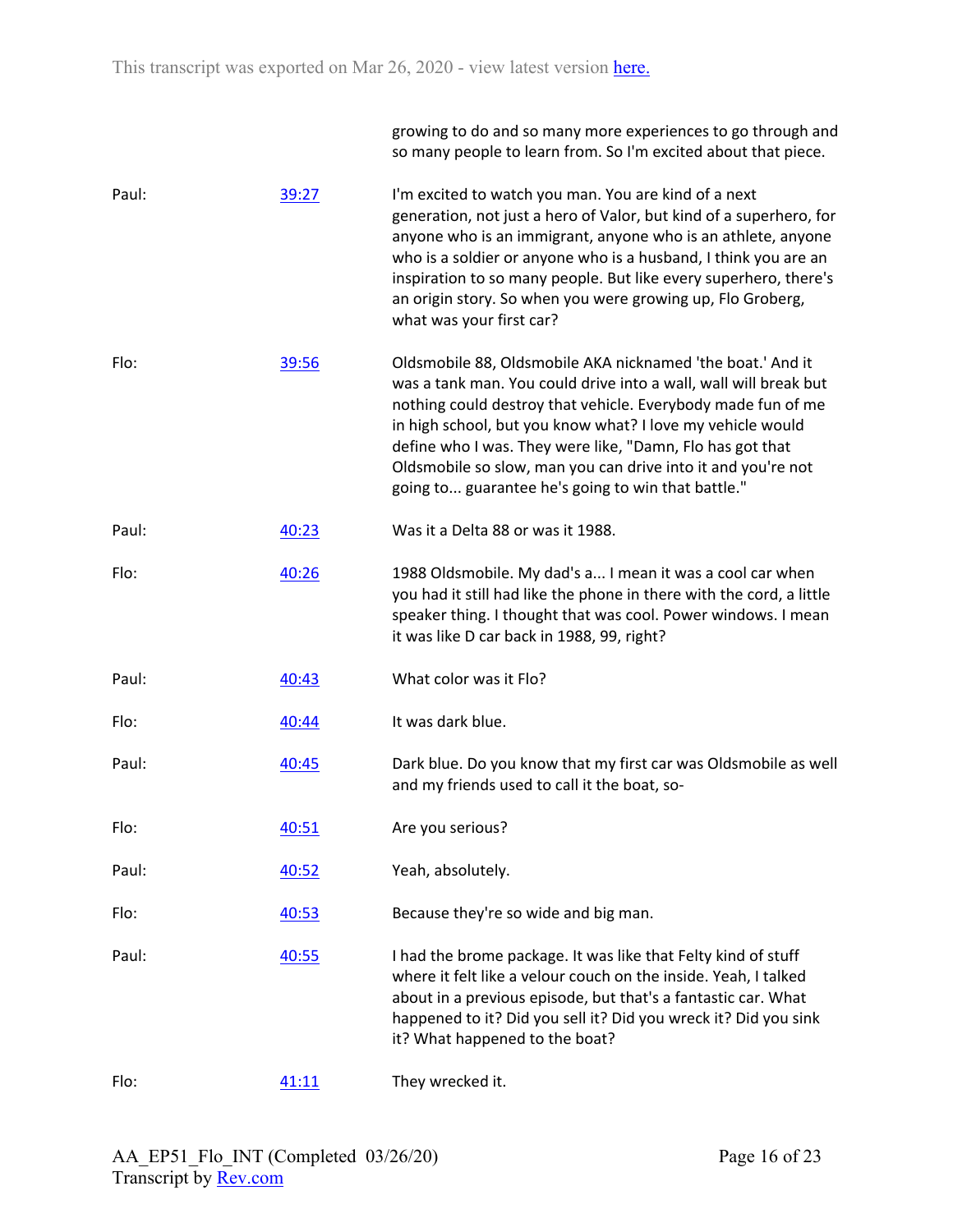| Paul: | 41:12 | They re-wrecked it?                                                                                                                                                                                                                                                                                                                                                                                                                                                                                                                                                                                                                                                                                                                                                                                                                                                           |
|-------|-------|-------------------------------------------------------------------------------------------------------------------------------------------------------------------------------------------------------------------------------------------------------------------------------------------------------------------------------------------------------------------------------------------------------------------------------------------------------------------------------------------------------------------------------------------------------------------------------------------------------------------------------------------------------------------------------------------------------------------------------------------------------------------------------------------------------------------------------------------------------------------------------|
| Flo:  | 41:14 | Yeah, I did. It's yeah, I wrecked it. It was raining and I did a<br>California roll through a stop sign.                                                                                                                                                                                                                                                                                                                                                                                                                                                                                                                                                                                                                                                                                                                                                                      |
| Paul: | 41:27 | Oh yeah.                                                                                                                                                                                                                                                                                                                                                                                                                                                                                                                                                                                                                                                                                                                                                                                                                                                                      |
| Flo:  | 41:28 | And some guy just drove right into it. I was completely at fault. I<br>was 17 years old. I was an idiot. And I learned my lesson, but<br>then it's like karma because I've wrecked every single car that<br>I've ever had except this new one. But everyone I've wrecked<br>since have been other people driving through stop sign or red<br>lights at me. It's like, okay, I get it. I was wrong. No one got hurt,<br>I apologize, but please stop doing this to me.                                                                                                                                                                                                                                                                                                                                                                                                         |
| Paul: | 41:57 | Mental note, to make sure when I ride with you, it's only on<br>bicycles and not on cars.                                                                                                                                                                                                                                                                                                                                                                                                                                                                                                                                                                                                                                                                                                                                                                                     |
| Flo:  | 42:03 | You drive, or you ride it you drive.                                                                                                                                                                                                                                                                                                                                                                                                                                                                                                                                                                                                                                                                                                                                                                                                                                          |
| Paul: | 42:04 | Yeah, you got it, there. You got it. I've been impressed to watch<br>your journey in so many different ways, but it's included a foray<br>into politics. I was at the democratic national convention, I<br>guess it was five years ago when you came on to the stage. And<br>I was so inspired to see, I remember being there and saying,<br>"Oh, you guys don't know this guy's story." It was a lot of<br>political people, people who maybe didn't, weren't aware of<br>you, but you made a decision to put yourself out there and, and<br>challenge Trump. And I want to ask you if you're comfortable<br>now, your thoughts on him, your thoughts on this political race<br>for president that's still happening and whether or not you'd<br>ever run for office yourself?                                                                                               |
| Flo:  | 42:48 | Yeah. It's super interesting. A lot of people took it as me<br>challenging Trump. I did not to go out there to challenge Trump.<br>I went out there to speak as an immigrant about the importance<br>of having a commander in chief that will support our veterans<br>and our active duty military and their families. And the reason<br>why I did this is because I didn't know anything I have never<br>had an interaction with Trump before, but I've had with Hillary<br>at the time. I had seen her come to the hospital at Walter Reed<br>and I was there for a year and a half, with no cameras, and just<br>go out there at the Fisher house, spend time with the family,<br>spent time with my mom, spent out with folks and just talking<br>about, "What's going on, what can I do to help? What can we do<br>to be better? Thank you for your service," and stuff. |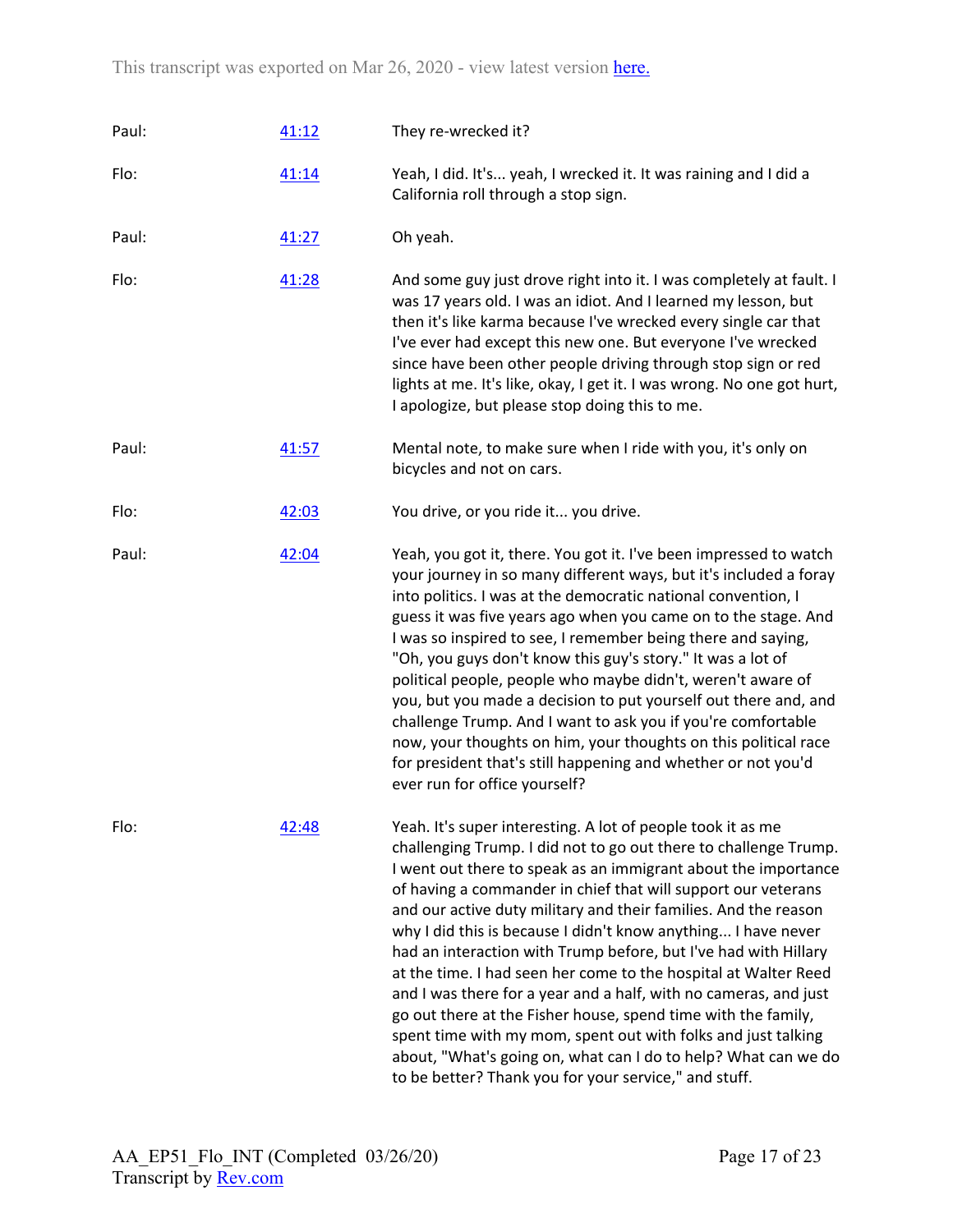| Flo: | 43:33 | I saw that personally and so of course when I had to make a<br>decision and as I was registered as Republican, that is the<br>person that I felt, well, she at the time, meant more to me in<br>terms of how could she be a good commander in chief and<br>support our troops because of what I witnessed. So I went and I<br>did it. I had a heck of a lot of backlash and I've lost some friends<br>over it. Some people thought was like, "Wow, I can't believe<br>you're such a traitor or you can do this." I'm like, I don't<br>understand how I'm a traitor. This is my American rights, an<br>American fight for who you believe. I didn't say a negative thing<br>about, now our president, and what do I think about the<br>president United States? Listen, you know me man, I support<br>the office. I support the seat and I understand in that position,<br>and I'm out here right now trying to make sure that, I do what<br>I'm supposed to do in my own environment to be the right type<br>of leader. |
|------|-------|-------------------------------------------------------------------------------------------------------------------------------------------------------------------------------------------------------------------------------------------------------------------------------------------------------------------------------------------------------------------------------------------------------------------------------------------------------------------------------------------------------------------------------------------------------------------------------------------------------------------------------------------------------------------------------------------------------------------------------------------------------------------------------------------------------------------------------------------------------------------------------------------------------------------------------------------------------------------------------------------------------------------------|
| Flo: | 44:31 | I think that Trump's got a hell of a job in front of him and this is<br>a very difficult job. He came in with a lot of enemies and let's be<br>honest, look at Obama. Obama came in and a lot of enemies<br>and to all the great things that Obama did, he had a hell of a lot<br>of people that were calling him names and telling him he was a<br>terrible president and go out there and fighting him in every<br>single policy, we know this, right? It's happening again for<br>Trump. And so it's just same thing that I've been talking about<br>for the last decade, right? We've been so divided. Instead of<br>being able to listen to each other, I think that-                                                                                                                                                                                                                                                                                                                                              |
|      |       | PART 3 OF 4 ENDS [00:45:04]                                                                                                                                                                                                                                                                                                                                                                                                                                                                                                                                                                                                                                                                                                                                                                                                                                                                                                                                                                                             |
| Flo: | 45:03 | Divided instead of being able to listen to each other. I think that<br>Trump's got It's about who you have around you to run. And<br>so I just don't know. I don't know many of those folks who have<br>been going in and out of the White House. I know he's had a<br>heck of a lot of turnover, so I think that's going to make his<br>position a little bit more difficult. But yeah, even though you<br>said earlier potentially the articulating this COVID virus as an<br>example. I still think he's making some really good decisions and<br>tough decisions, right? In there, you got to look at a positive. It's<br>not easy. I don't care who you are. It is not easy to be a<br>President of United States or President of any nation right now<br>because you want to take away this fear and you want to bring<br>in some good information and sometimes you have to do a little<br>gambling, right?                                                                                                      |
| Flo: | 45:48 | Because if you're too transparent, people are going to crucify<br>you, if you don't see anything, people are going to crucify you. If                                                                                                                                                                                                                                                                                                                                                                                                                                                                                                                                                                                                                                                                                                                                                                                                                                                                                   |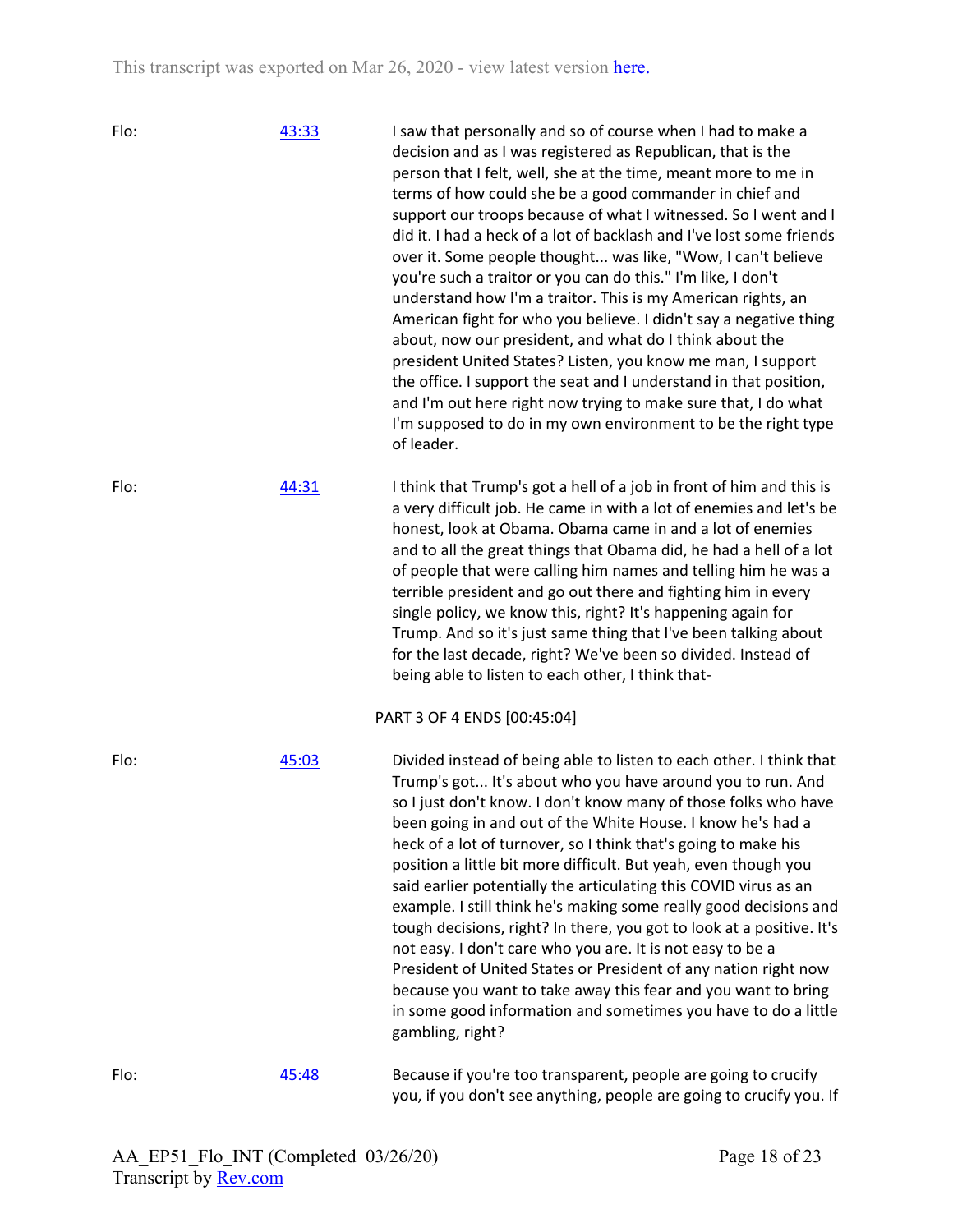you say something and the next day it changes people are going to crucify you, right? And if you have people that don't like you, no matter what you say, they're going to crucify you. So it's on us too take a step back, truly look at the wheel on end and put ourself in his shoes and his team's shoes and I think right now that it's not about being a Republican or a Democrat, but being American. And I've listened to some of the stuff he said, hey, he's saying it. He's trying to say it. Listen to the experts, right? He's got the folks around him and we need to listen to them, right?

Flo: [46:30](https://www.rev.com/transcript-editor/Edit?token=r_gdSwACGcZHa0POY5gGz_jtDcNnvFYrAJzzFA72uYpgmG1zSTXJ1Nbdy-DaWCNcUI4W5-ZL1GP5razkApIYT-cQzCY&loadFrom=DocumentDeeplink&ts=2790.92) We need to listen to their message. So on the next presidential election, guess what? I think it's going to be interesting, first of all is Sanders going to allow Biden to be the representative for the Democratic Party? Is this going to keep going on forever? But I think it's going to be really... I'm looking forward to it. I'm looking forward to the debates. I'm looking forward to what policies they both going to go change, or are they going to campaign on, I'm looking forward to more conversation with folks around me about this election. I'm just very hopeful for the United States of America and the rest of the world.

- Paul: [47:07](https://www.rev.com/transcript-editor/Edit?token=clGwNb4s-ULB_fTOM-310-JSt-dTfhqiKGIecWz029epzmQ_WN_Ic0sla2w5wzfTSipcX02ZIBIqwqKEutzykPXDX1o&loadFrom=DocumentDeeplink&ts=2827.47) And many people are hopeful that you will one day run for office. So, have you thought about it? Would you do it? You've been a Republican. You've spoken to the Democrats. I think you appeal very much to independents like me and so many others. I wish you were the Mayor of the City of New York right now because I think our mayor is terrible, but you're a strong leader, you're a great communicator, would you ever run for office yourself, Flo?
- Flo: [47:32](https://www.rev.com/transcript-editor/Edit?token=CGDX9Uur_gIX3KXaGZMov3Q6do91twr3QgmrjS6LJj_AAEQqOLZ9wPH6hGbwBcJmUiLWNcy0kAgJ7k_Gk5SaOah3tLw&loadFrom=DocumentDeeplink&ts=2852.33) I don't know. I mean, first of all, a blessing for me is I can't run for president. I'm an immigrant. I'm naturalized citizens. So that's out of the way, until we eliminate that.
- Paul: [47:42](https://www.rev.com/transcript-editor/Edit?token=f31sY50-EBiV3UQLPOuyacoxyDzkma2jdWoW6SGbODZ6FSo9T_YctPClxEeOAaxaw3mHKnvVnbq8H9P84_aurCEpSs4&loadFrom=DocumentDeeplink&ts=2862.76) Until we fix that because I think if something that requires a constitutional amendment, I think that's one of them. And you're a great example of why it's you. But you haven't considered it strongly yet?
- Flo: [47:58](https://www.rev.com/transcript-editor/Edit?token=m1MxUANniylQHVhnvEFrd8C-hi0IEPL3v1SbRab8PuoL8aHGv6tLU8id4w0VQAdNcWi3zI0T5aUe98ZffGhRekUZs-4&loadFrom=DocumentDeeplink&ts=2878.58) No, I haven't. I think it's because this is my own fear here. I'm seeing how this, people will go out and create this image about you that is completely unrealistic and false. There's so much hate in a lot of these campaigns and that's why I love With Honor with Rye Barcott, what he's doing with trying to like, "Hey, we're going to go out there and support folks who are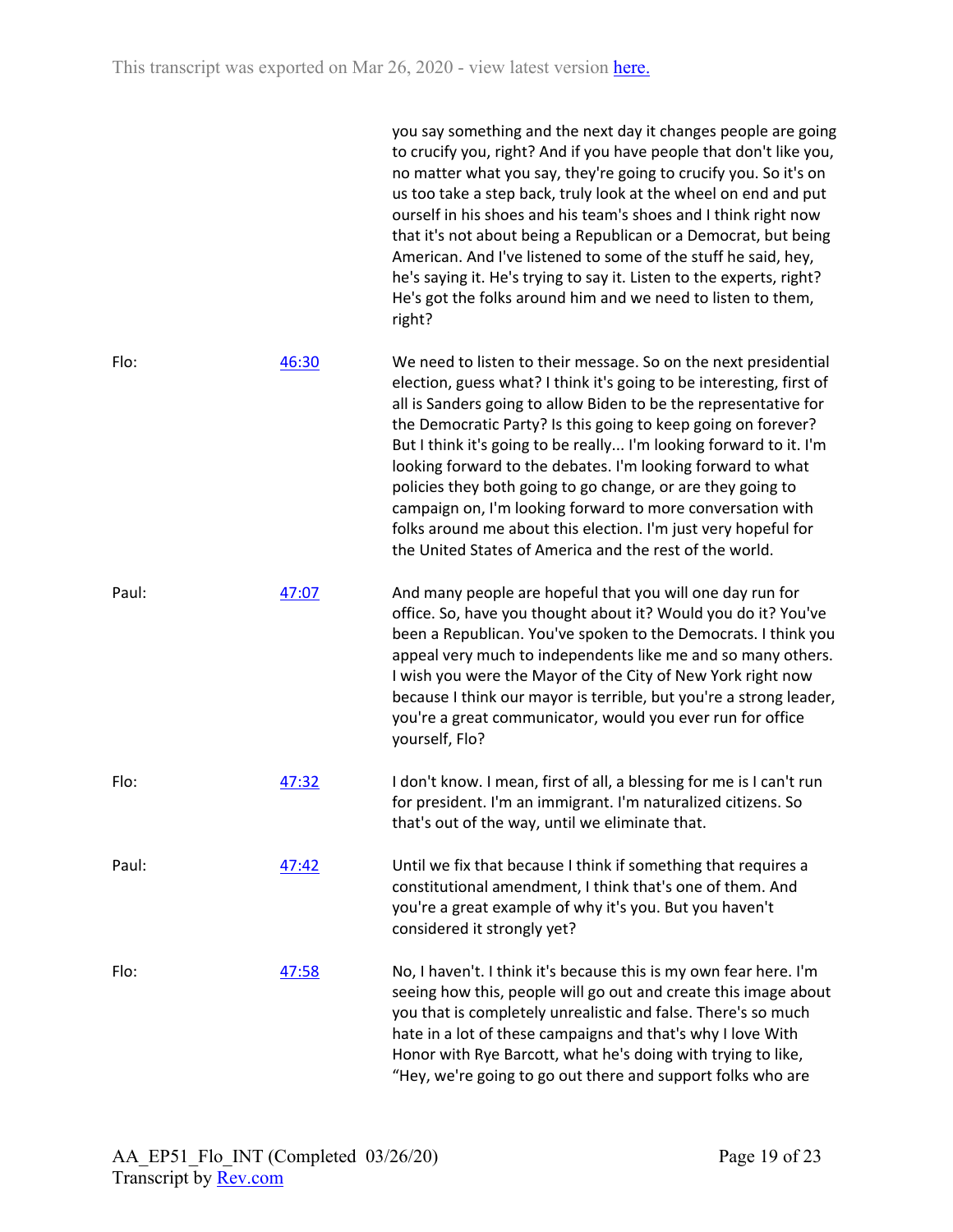Republican, Democrat, independent as long as you work across the aisle with each other, right?"

Paul: [48:26](https://www.rev.com/transcript-editor/Edit?token=iwnJoGl_tibqjgbOmr4UuyOjHO11b4qIjWm4KWbLSMpQ1zTZXuBW60DSc3bnuDzXYmbi31manyZgn0Mo6B--cN2EvhQ&loadFrom=DocumentDeeplink&ts=2906.2) Yeah. For folks that don't know, it's an organization that's trying to support veterans from both parties. I've been an advisor, I think Flo, you've been an advisor and the attempt there is to try to bring people together in common issues. Just as an example, one of the areas where I saw opportunity for unification was we had a Republican Brian Mast, who was a Republican from Florida and Democrat Tulsi Gabbard who we had on this show that got together to focus on burn pits, the toxic exposures that are hitting so many of our friends and I think there's common ground that we can look for maybe in this moment, we can find common ground, but Flo, you are great about bringing positivity. So, I want to give you a chance to answer the other question I ask of every single guest. Flo Groberg, what makes you happy? Flo: [49:11](https://www.rev.com/transcript-editor/Edit?token=lLBkUPYx_vAhei3h3PDPHXpi72MFOxsoIJ-ItE-12FQA2JgysMu5OSArs0oPJeBfdTeaps3vHyEYcANEZKG8kf7UTCs&loadFrom=DocumentDeeplink&ts=2951.88) My wife, my family, my friends, but really every single day waking up next to the most beautiful human being in the world to me, who makes me happy, who I frustrate the heck out of her a lot. But she's a great reminder that life is beautiful. If I can just every single day I have an opportunity to tell her I love her and appreciate that moment the way I'm supposed to appreciate it, which is with all my heart and all my love and no matter what comes at me that day, at least I have her, right? At least have that love. And the same thing some of my friends and my family and so I appreciate these tiny little things that should be sacred to all of us, which is our relationships. And with that, I can get through anything. That's what I truly believe in and I feel blessed. I'm the richest person in the world because of the people around me. Paul: [50:08](https://www.rev.com/transcript-editor/Edit?token=2Q18FytTVS69_ImcwEaAB7o_r14eM8E-gwGEiQsRa7FJKUBRRAefuLxOYJYnlKsCrW4KICIjKNhD0pPnlyYklcmL9DQ&loadFrom=DocumentDeeplink&ts=3008.1) Well, I feel blessed to know you. Normally we would come to the point in the conversation where I would present to you gifts. So, I can't do that right now. I'm going to do it virtually. So I'm going to get you, first of all, I'm going to get you, this is a virtual bag I'm giving you. Let me give you some Oscar Mike Gear the made in America, Angry Americans Oscar, Mike gear. I am going to get you some Maker's Mark whiskey that's coming your way and then I don't have them here in front of me, but normally I would present an ask every guest. There are three colors of peeps the Easter candies, right. I would normally present blue, yellow and pink and I ask every guest of those three colors, blue, yellow, and pink, what color would you choose and why?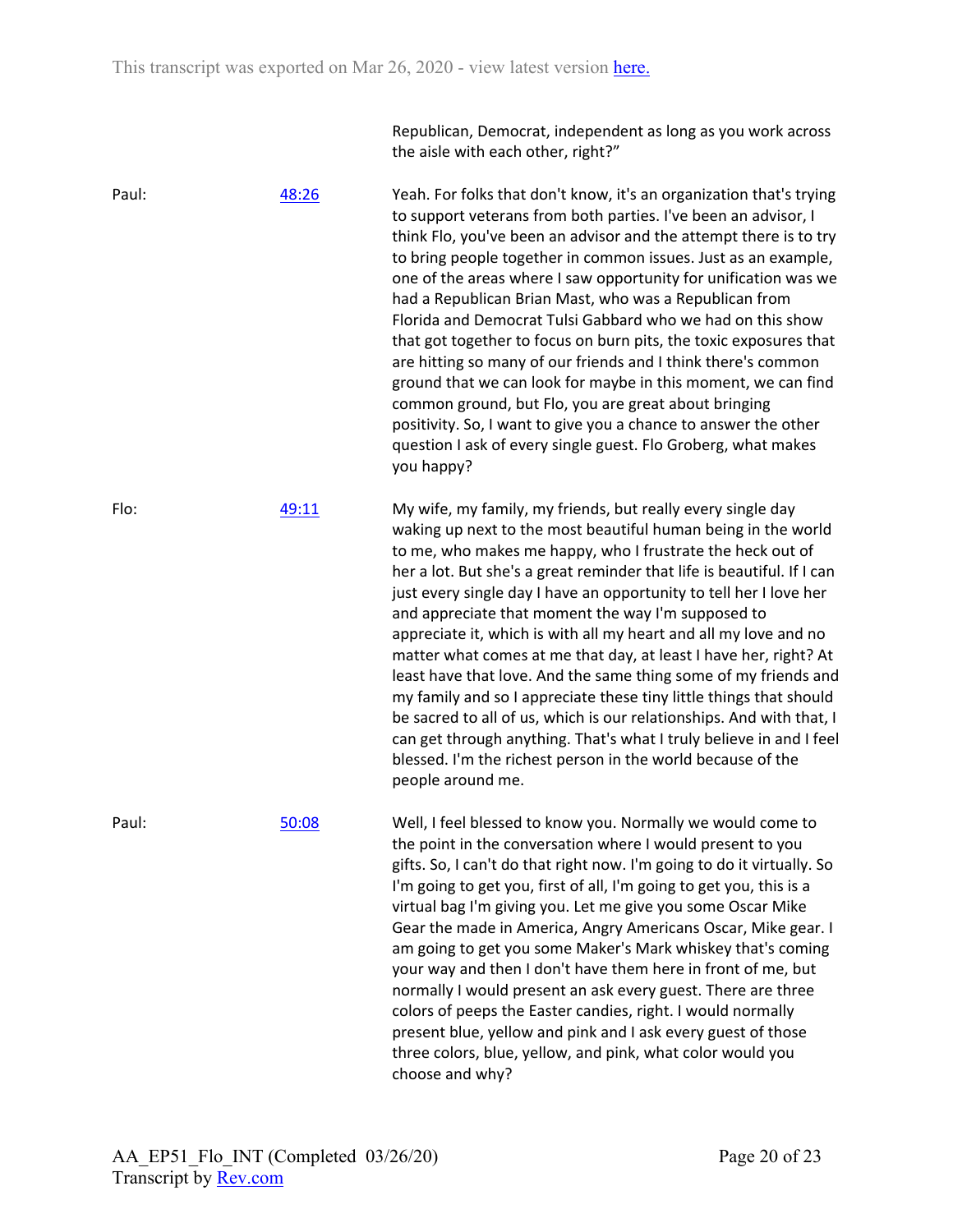| Flo:  | 50:51 | Blue because my favorite color since I've been able to watch a<br>Power Rangers.                                                                                                                                                                                                                                                                                                                                                                                                                                                                                                                                                                                                                                                                                                           |
|-------|-------|--------------------------------------------------------------------------------------------------------------------------------------------------------------------------------------------------------------------------------------------------------------------------------------------------------------------------------------------------------------------------------------------------------------------------------------------------------------------------------------------------------------------------------------------------------------------------------------------------------------------------------------------------------------------------------------------------------------------------------------------------------------------------------------------|
| Paul: | 51:00 | I love it.                                                                                                                                                                                                                                                                                                                                                                                                                                                                                                                                                                                                                                                                                                                                                                                 |
| Flo:  | 51:00 | Since I was a kid. So the blue was always mine. It's been like,<br>that's my guy and I fell in love with the color blue. So, that says<br>everything is blue for me.                                                                                                                                                                                                                                                                                                                                                                                                                                                                                                                                                                                                                       |
| Paul: | 51:09 | I love it. I love it. And-                                                                                                                                                                                                                                                                                                                                                                                                                                                                                                                                                                                                                                                                                                                                                                 |
| Flo:  | 51:09 | Nice shirt by the way, I think it's blue.                                                                                                                                                                                                                                                                                                                                                                                                                                                                                                                                                                                                                                                                                                                                                  |
| Paul: | 51:12 | It's blue. I wore it just for you. And also because it's the infantry<br>is blue and as we always say, why is the sky blue? Because God<br>loves the infantry, right? And it's actually, it's a little cloudy here<br>in New York today. It was blue earlier, but it's a good reminder<br>that the sun will come out. I always am reminded that on 9-11 it<br>was the bluest sky I ever saw. And everybody always talks about<br>now and sometimes in New York we've called the 9-11 blue<br>because that night, that day it was so clear and so crisp but we<br>always remembered the color of the blue.                                                                                                                                                                                  |
| Paul: | 51:43 | But I also remember that if not for 9-11, I never would have<br>gone to Iraq which in my view was a mistake, but it never would<br>have gone. I never would have come home and started IVA. And<br>then I never would have met a guy named Gabe Kleinman, and<br>he never would have introduced me to my wife on a blind date<br>in a snow storm in December. So good can come out of bad. I<br>never would of had these beautiful kids, I never would have had<br>this life. So it's all about the approach. It's all about your<br>attitude and your effort and that's what you demonstrate. And<br>also, we both now share an excitement for our friends at Bravo<br>Sierra. And look at you, you got it right there, we didn't even<br>plan this, you got the big antibacterial wipes. |
| Flo:  | 52:21 | Yeah. I got the big one.                                                                                                                                                                                                                                                                                                                                                                                                                                                                                                                                                                                                                                                                                                                                                                   |
| Paul: | 52:23 | They are our newest sponsor of Angry Americans and from<br>Righteous Media I love these guys, and now I know you love<br>these guys. This is a total coincidence, we didn't know that we<br>were both hooked up with them until they told us. But what do<br>you like about this product and why?                                                                                                                                                                                                                                                                                                                                                                                                                                                                                          |
| Flo:  | 52:39 | First of all, it's this deodorant. I'm just going to go right here.<br>This deodorant is awesome. It smells amazing, and we are<br>talking about veterans that put their mind into it, right? They                                                                                                                                                                                                                                                                                                                                                                                                                                                                                                                                                                                         |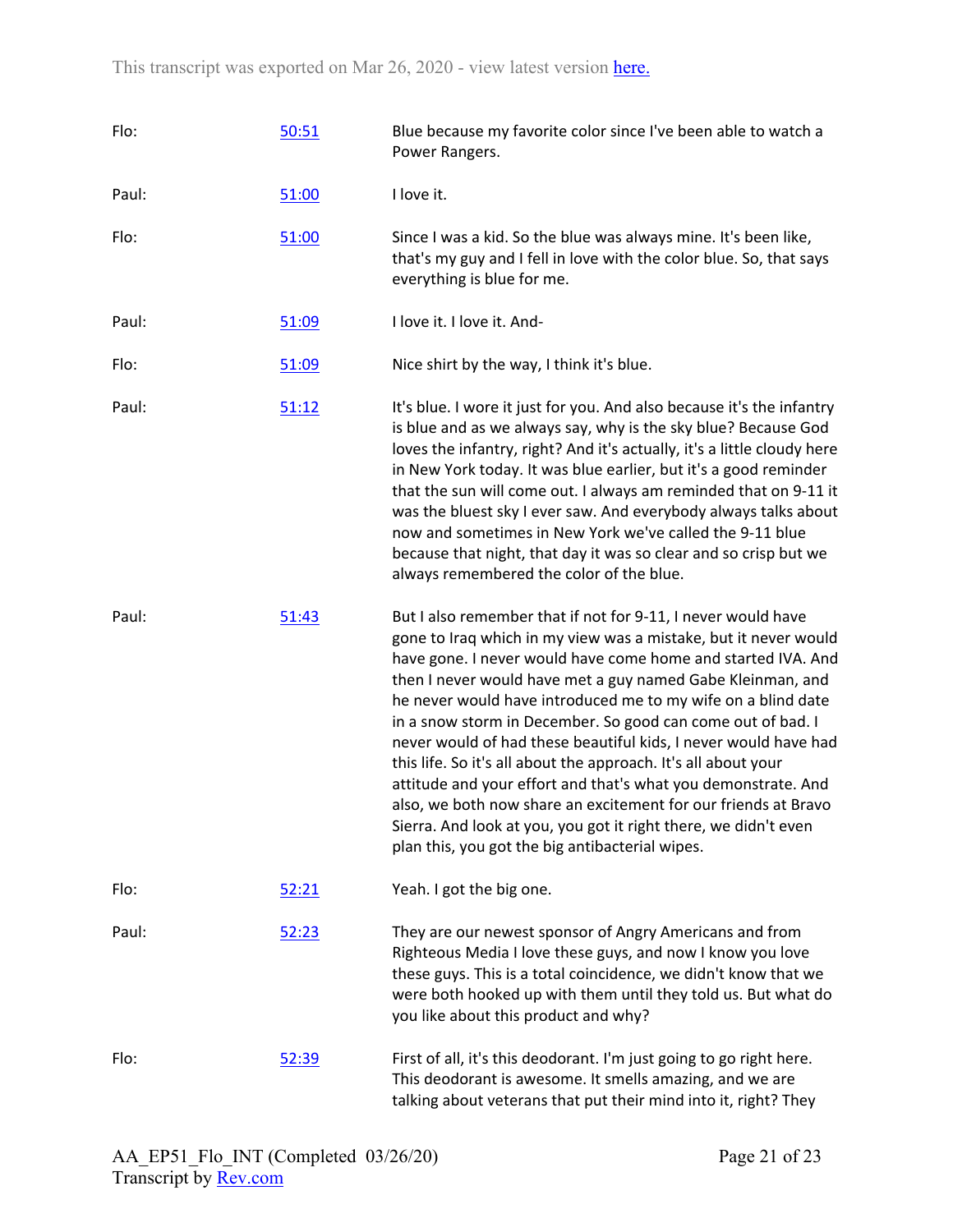|       |       | wanted to create an unbelievable organization, but also it's not<br>just about the financial side of the house and create a product<br>and send us, it's about giving back. And every purchase that we<br>make, 5% goes back to the MWR, right? And that's going to<br>keep growing. So it's just such the military and American<br>mindset, it's like, "Hey, I want an awesome product that is<br>better than anything else on the market." This is it. I also want<br>to bring in some really cool people who had the same type of<br>mindset. That's what Bravo Sierra is doing, man, they're<br>competitive, but they care about the community, they care<br>about the environment, they care about each other. And then<br>they want to give back and that's what they do. And so I<br>thought I was just a natural fit. And in terms of being an advisor<br>for them and I love it. I love their stuff, and right now especially-                                                                                                                                                               |
|-------|-------|-------------------------------------------------------------------------------------------------------------------------------------------------------------------------------------------------------------------------------------------------------------------------------------------------------------------------------------------------------------------------------------------------------------------------------------------------------------------------------------------------------------------------------------------------------------------------------------------------------------------------------------------------------------------------------------------------------------------------------------------------------------------------------------------------------------------------------------------------------------------------------------------------------------------------------------------------------------------------------------------------------------------------------------------------------------------------------------------------------|
| Paul: | 53:46 | Yeah.                                                                                                                                                                                                                                                                                                                                                                                                                                                                                                                                                                                                                                                                                                                                                                                                                                                                                                                                                                                                                                                                                                 |
| Flo:  | 53:47 | this is very handy.                                                                                                                                                                                                                                                                                                                                                                                                                                                                                                                                                                                                                                                                                                                                                                                                                                                                                                                                                                                                                                                                                   |
| Paul: | 53:49 | Antibacterial body wipes. So you've got the big version. They<br>gave the big guy the little version, but have all these and so if<br>you're trapped in quarantine or self-isolation for 14 days and<br>maybe you only have one bathroom and everybody else has got<br>to use it and you can't shower. This is a shower in a bag. I mean,<br>stick it in your bag. It's good to go. Its antibacterial smells good<br>also. It looks cool and it's endorsed by Flo Groberg so how much<br>better can you get than that? But I think like you, man it's an<br>inspiration. It's innovating, it's changing and I think in times like<br>this man people need leaders and they need people You've<br>shaped what this country is what it was and most importantly,<br>what it will be. You've been steeled by your experiences, but<br>you're always giving back. You're always looking forward and<br>especially in times like this, I've been so grateful for your time<br>and especially on National Medal of Honor Day. I don't think<br>you say happy Medal of Honor day. I don't know what you say- |
| Flo:  | 54:49 | I don't know what you say.                                                                                                                                                                                                                                                                                                                                                                                                                                                                                                                                                                                                                                                                                                                                                                                                                                                                                                                                                                                                                                                                            |
| Paul: | 54:51 | I'm still trying to figure out how to say goodbye and I'm going<br>with stay frosty for now. Because that's going to be right. I<br>mean, we can't say like, "Hey, have a happy pandemic or like I<br>hope you don't get infected or stay healthy is rooted in fear for<br>me." So for me it's been all about stay frosty. So my dear friend<br>Flo Groberg I am so grateful and honored that you joined us my<br>very best to your amazing wife Carsen and to everybody in<br>Seattle. It's good to know on the first front in the war and                                                                                                                                                                                                                                                                                                                                                                                                                                                                                                                                                           |